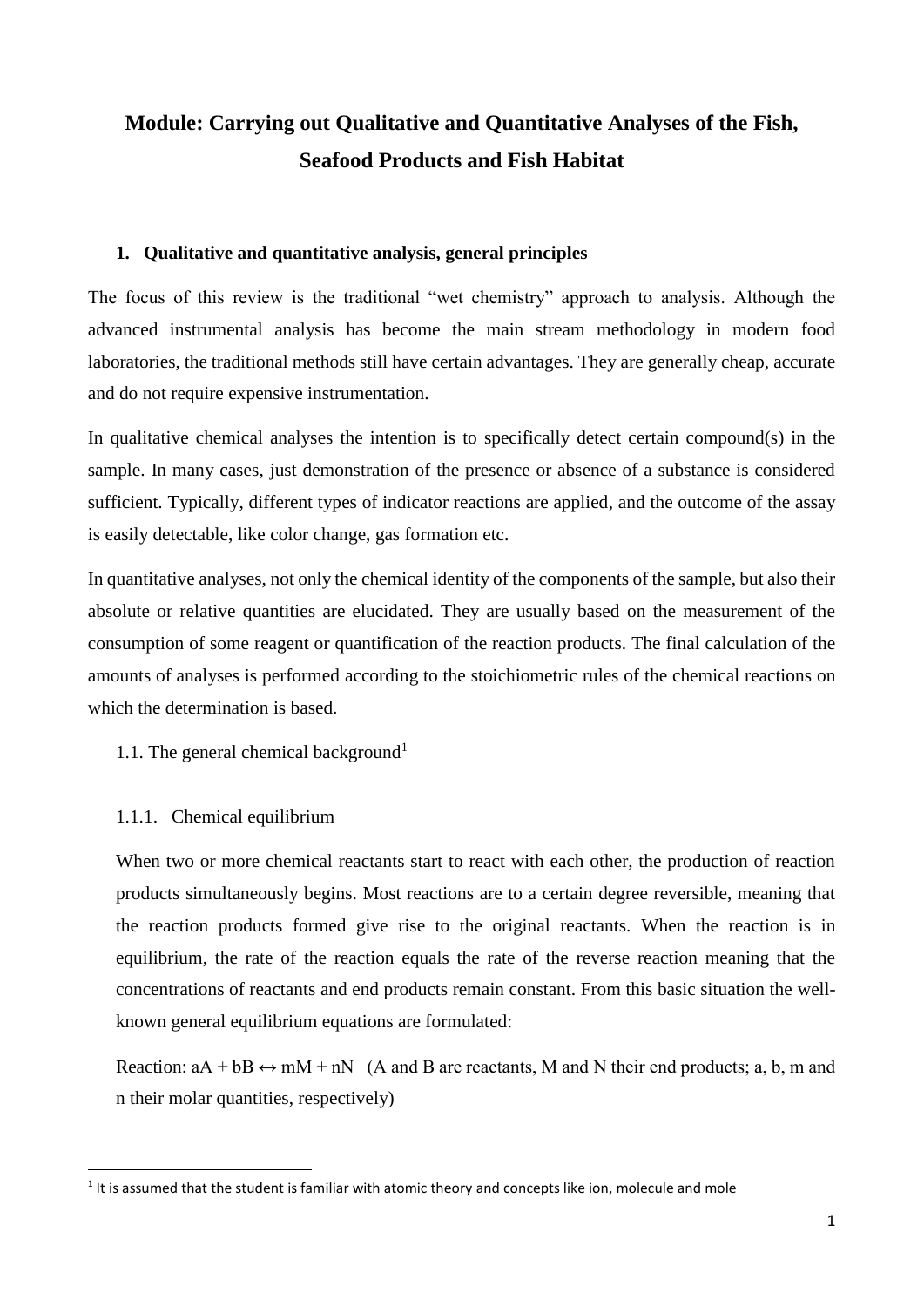# Equilibrium constant:  $K = [M]^m [N]^n$

$$
[A]^b \qquad \qquad [M]^n
$$

If  $K > 1$  the reaction proceeds almost totally, if  $K = 1$  the amounts of reactants and end products are equal, if  $K < 1$ , reaction products are not formed in high quantities.

#### 1.1.2. Acids and bases

Generally, a chemical that tends to release a proton  $(H<sup>+</sup>)$  is an acid and a chemical that receive a proton is called a base. Acids have a tendency to form salts by catching a positively charged ion (usually a metal ion) to replace the released proton. Thus, for example, hydrochloric acid or HCl can react with Na<sup>+</sup> ions to form NaCl or common salt.

The amount of protons in the solution is the measure of its acidity, and is expressed as pH or the negative logarithm of the proton concentration. Water molecule can dissociate or split to form a proton (in the form a oxonium ion,  $H_3O^+$ ) and a hydroxyl ion (OH $\cdot$ ). In pure water the concentration of both these ions is  $10^{-7}$ , and thus the pH of pure water is 7, which means that water is neutral. Low pH means acidic, and  $pH > 7$  alkaline conditions.

The dissociation constant or acid constant  $(K_a)$  for an acid is expressed as follows:

- Dissociation of an acid:  $AH \leftrightarrow A^- + H^+$  (AH is the undissociated and A<sup>-</sup> the dissociated acid)
- $K_a = [H^+][A^-]$ [AH]

With strong acids like the hydrochloric acid (HCl) the dissociation is practically complete, and the pH can be calculated assuming the total dissociation. Most acids are, however, weak and only partially dissociated, and for them the pH can be calculated by assuming that  $[H^+]$  equals  $[A^+]$ , leading to the following expressions:

-  $K_a = [X]^2 / [AH]$ , where  $[X] = [H^+] = [A^+]$ 

-  $[X]^2 = K_a$  [AH]

- 2  $log [X] = log K_a + log [AH]$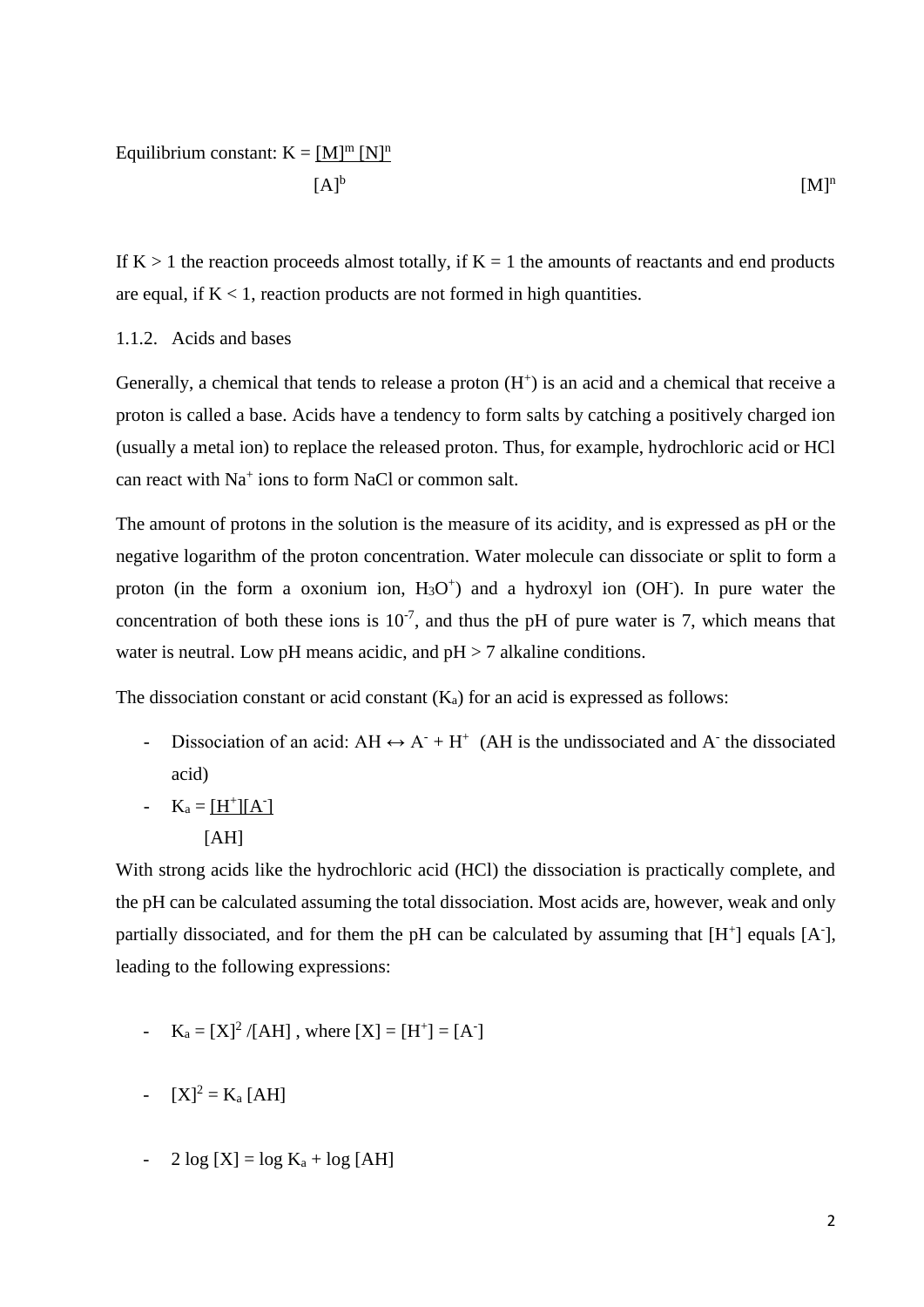$-$ log  $[X] = pH = -\frac{1}{2} log K_a - \frac{1}{2} log [AH]$ 

pH can drastically affect the chemical reactions, and in many occasions the aim is to keep the pH constant despite addition of acids or alkaline substances. For this purpose different buffer solutions based on a weak acids have been formulated. The pH of this type of solution is expressed by the Henderson-Hasselbach equation:

- 
$$
pH = pK_a + log [A] - log [HA]
$$
  $(pK_a = -log K_a)$ 

Common, routinely used buffer solutions are often based on phosphoric acid and its salts or some organic acid liike acetic acid. When there is a need of a buffer solution with an alkaline pH, buffer solutions based on ammonia and ammonium chloride (NH<sup>3</sup> and NH4Cl) are typically used.

#### 1.1.3. Oxidation – Reduction

When an atom, ion or molecule receives an electron (e<sup>-</sup>), it is reduced. When it loses an electron, it becomes oxidized. The oxidation-reduction status of a chemical profoundly affects its chemistry and reactions. With some inorganic ions the oxidation or reduction is reflected with characteristic colour changes. In general, some elements (and their atoms and ions) are considered as electronegative and have a strong tendency to attract electrons and get reduced, and in this process oxidize other atoms/ions.

As movement of electrons, oxidation and reduction are associated with electrochemical phenomena. When two pieces of metal having a different electronegativity are both immersed in a solution that can conduct an electric current, and the metal pieces are further connected with an external conductive wire, an electric circuit is formed, with an electromotoric force generated by the difference in electronegativity. The simple example of this kind of arrangement is the so called Daniell's cell (Figure 1):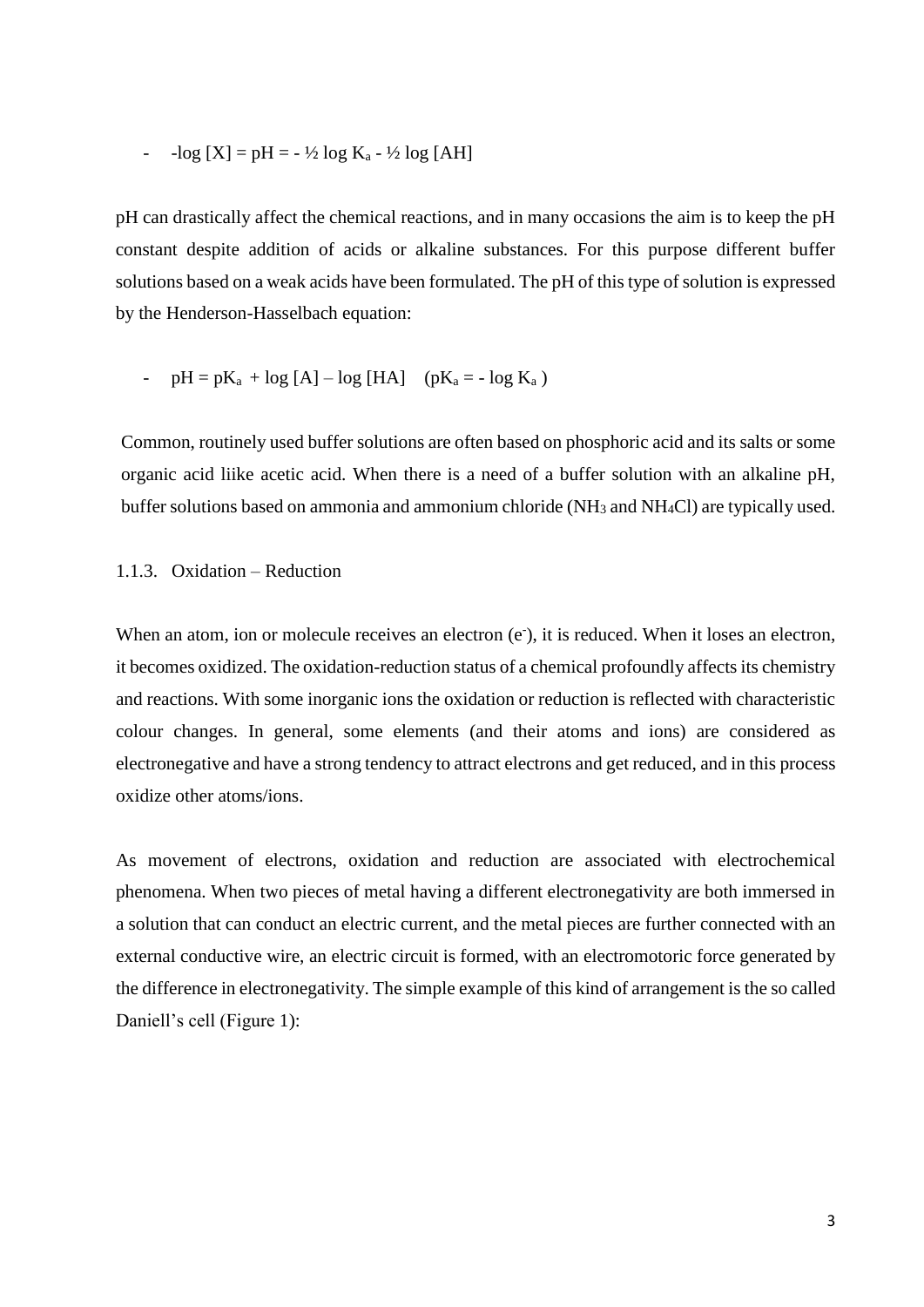

In the example present in the Figure, the two metals – the electrodes - are Zinc and Copper, both immersed in the respective salt solutions (ZnSO<sup>4</sup> and CuSO4), the beakers connected by a salt bridge (moist paper impregnated by NasSO4), and the metal slabs by an external wire. Copper is more electronegative than Zink, and thus the flow of electrons is from zink to copper, meaning that copper is in this reaction called as cathode and zink as anode. In the process  $Cu^{+2}$  ions get reduced to metallic copper by receiving two electrons, while metallic zink gets oxidized losing electrons and forming  $Z^{2+}$  ions. The associated electromotive forces can be calculated and also experimentally determined.

Also, elementary hydrogen, H<sub>2</sub>, can participate in oxidation-reduction reactions. Protons, or H<sup>+</sup> ions catch electrons from less electronegative elements, like most metals, oxidizing them. On the other hand, ions of metals like copper (Cu), mercury (Hg), silver (Ag) will readily oxidize elementary hydrogen to protons. It has been agreed that the electrode potential of reaction  $2 H<sup>+</sup> +$  $2 e^- \rightarrow H_2$  is 0, and acts as a reference point for the electrode potentials for other oxidationreduction systems. Thus in a Daniell's cell consisting of a hydrogen electrode and a metal electrode the potential of the former is zero and that of the metal electrode either positive or negative in comparison (Figure 2). Tabulated values for different oxidation-reduction pairs are available in most advanced chemistry textbooks.

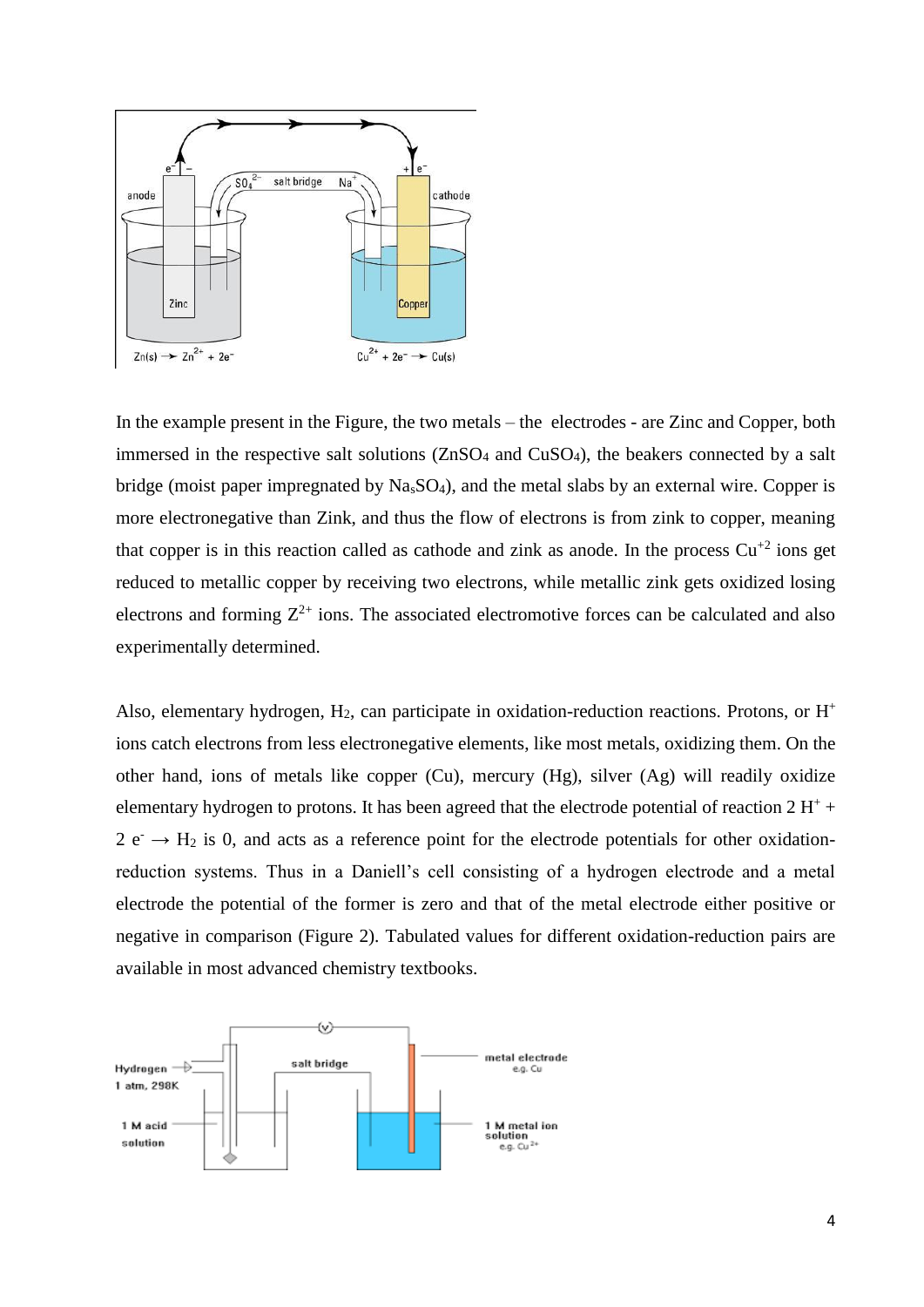#### 1.1.4. Solubility of ionic compounds in water

Generally dissociated charged ions are soluble in water, while compounds that do not have a net charge tend to form solid precipitates. The solubility of a salt can be expressed by the following equation, using Lead iodide as an example:

 $PbI_2$  (s)  $\leftrightarrow Pb^{+2}$ <sub>(aq)</sub> + 2 I<sup>-1</sup><sub>(aq)</sub>; (s) = solid, (aq) = dissolved in water

 $K_{sp} = [Pb^{+2} (aq)] [I^{\dagger} (aq)]^2 = 7.9 \times 10^{-9}$ 

Another parameter important for processes related solubility/insolubility is the ionic product, which has actually the same formula as  $K_{sp}$ :

Ionic product of  $PbI_2 = [Pb^{+2}] [I^{-1}]^2$ 

Now, if we mix two soluble compounds, lead nitrate  $Pb(NO<sub>3</sub>)<sup>2</sup>$  and potassium iodide in water, so that both reach the final concentration of 0.1 M, we get into a situation, where the concentrations of  $Pb^{+2}$ and  $I^{-1}$  reach both 0.1 M, and their ionic product = [0.1] [0.1]<sup>2</sup> or 0.001 or 1 x 10<sup>-3</sup>. This is much larger than the Ksp of PbI<sub>2</sub>, meaning that PbI<sub>2</sub> rapidly precipitates. In general, when  $K_{sp}$  is less than the ionic product, the ions precipitate as an insoluble compound, if  $K_{sp}$  is larger than the ionic product, then the ions remain in the solution.

#### **2. Facilities, equipment, reagents and solutions**

A laboratory should have sufficient space for the intended personnel, be well ventilated and naturally have the necessary electricity, gas and tap water. Dry but well ventilated storage room for chemicals and preferably a separate storage room for samples as well as office space are also needed.

The basic equipment for an analytical laboratory include accurate balances and analytical balances, water distillation and deionization system, refrigerators, fume cupboards, bench top and microcentrifuges, laboratory ovens, hot plates and pH meters.

For the actual analytical work at least the following types of labware are needed:

Volumetric cylinders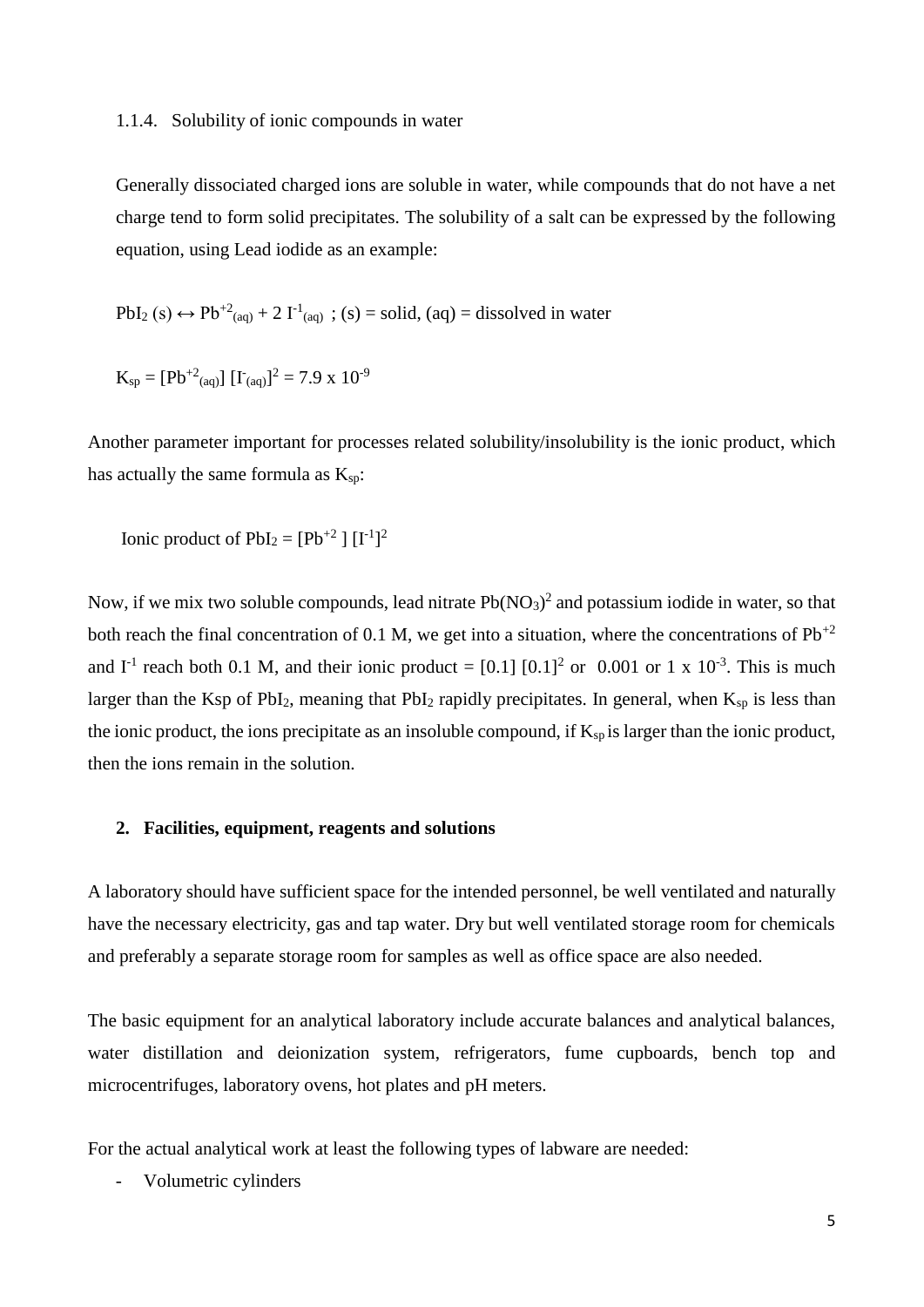- Funnels
- Bühner funnels
- Decanters
- Volumetric flasks
- Erlenmeyer flasks
- Suction flasks
- **Crucibles**
- Pipettes (both glass pipettes and automated pipettes)
- Rubber bulbs
- Desiccators
- **Burettes**
- 2.1. The calibration of volumetric vessels

Usually the quality of modern volumetric vessels is high and one can trust their readings. However, every now and then it is good to calibrate at least the most critical equipment, in particular the automated pipettes, which may lose their accuracy in prolonged use. This should preferably be done at the temperature of 20 °C. The procedure is to pipette a standard nominal volume of distilled water, eject it from the pipette on a tared vessel and weigh the dispensed water recording the weight. This is repeated ten times. From the recorded weights one can calculate the exact volume pipetted at each time by using the tabulated density values of water at ambient temperatures, and statistically evaluate, whether the variation is within the acceptable limits. Pipette manufacturers usually provide instructions for the calibration.

2.2. Standards and working solutions

In analytical chemistry there are several specific reagents or that are used in titrations and precipitations or which specifically react with some analyte. They are usually called primary standards, and are used to prepare standard solutions.

For the preparation of a carefully weighed amount of the primary standard is placed into a volumetric flask, which is the filled up to the desired volume. The amount of standard is calculated to give the desired concentration in the resulting standard solution. The water or buffer solution that is used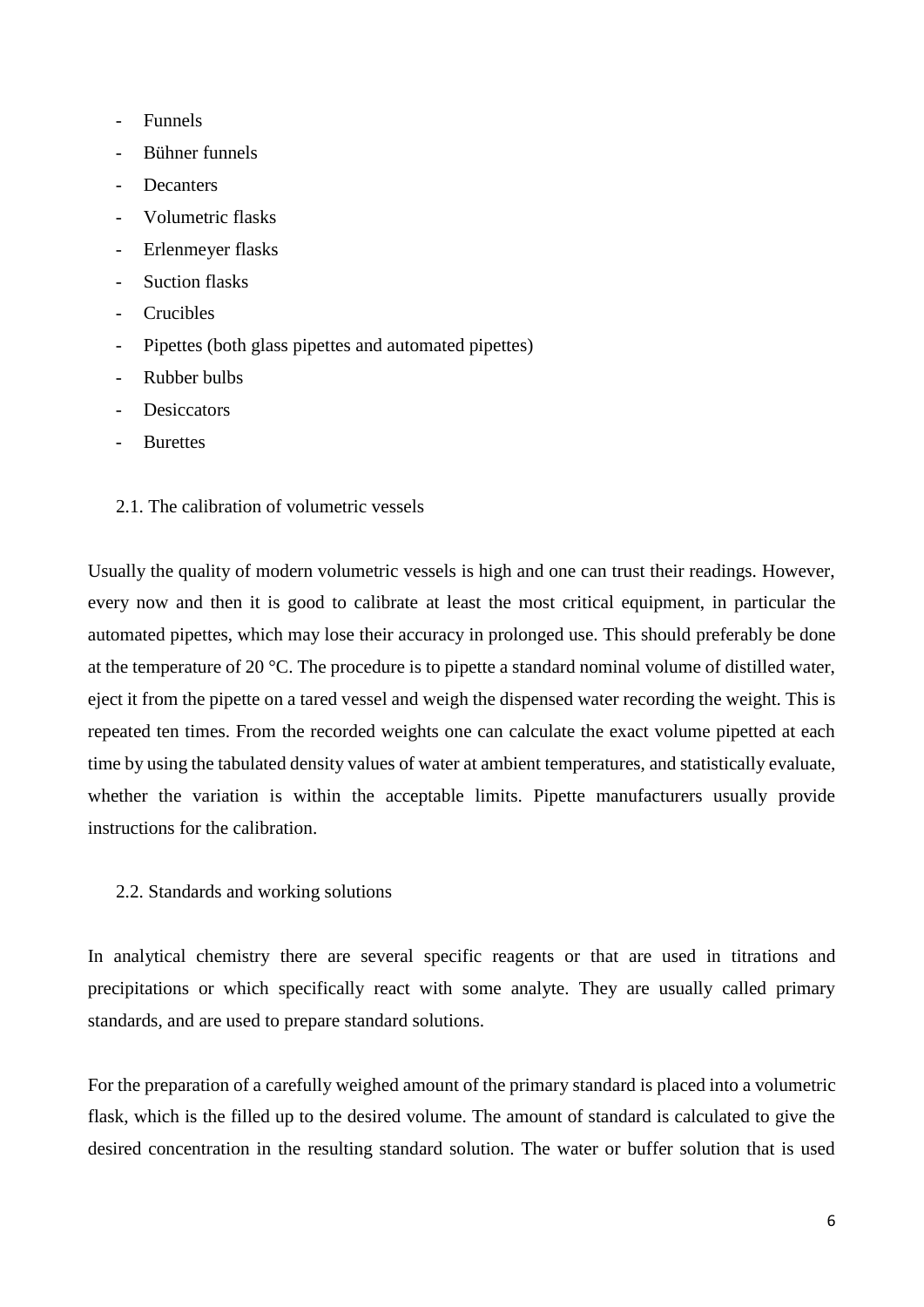should be added stepwise ensuring that the standard is completely dissolved, before filling the flask up to the final volume.

Solid primary standards should be as pure and dry as possible. Generally the standard is dried in an oven (appr 110 °C, for 2 h) and stored in an desiccator. The procedure can be repeated until the weight of the standard does not change anymore after the drying step.

Solutions of strong acids and bases can be directly diluted into the desired concentration taking into account the initial concentrations declared by the manufacturer. The safety aspect of mixing water directly with strong acids should always be considered. For example, concentrated sulphuric acid should be diluted by adding first water into the volumetric flask and then gradually (and with continuous stirring) the calculated amount of acid to avoid the violent splashing of the mixture.

With weak acids one can pipette a measured amount of the acid solution into the volumetric flask and then add water to the desired volume. For example, to prepare 500 ml of 0.5 M working solution of 99.5 % (w/v) acetic acid, one has first to transform the percentage to molarity. Because the 99.5 % acetic acid has a density of 1.051 kg/l, the weight of the acetic acid in one 1 dm<sup>3</sup> is 0,995 x 1051 g or 1045.75 g. Because the molecular weight of acetic acid is 60.05, the molar concentration of the acetic acid is 1045.75/60.05 or 17.04 M. This concentration has to be diluted by 34.08 to get 1 M solution. The volume that should be pipetted into the volumetric flask is thus 500 ml/34.08 or 14.7 ml.

#### **3. Sample preparation for qualitative and quantitative analysis**

The validity of an analytical approach – whether qualitative or quantitative – critically depends on the quality of sample collection and sampling. Indeed, sampling errors often influence the outcome of the study more than the experimental errors during the analysis itself.

Factors that may induce qualitative and quantitative changes to the sample include dusting and dust formation with dry samples, evaporization/volatilization, reactions with the sample and container and contaminations from the equipment and facilities. In the following chapters some aspects that should be taken into account specifically when sampling fish and seafood and fish habitats are briefly outlined.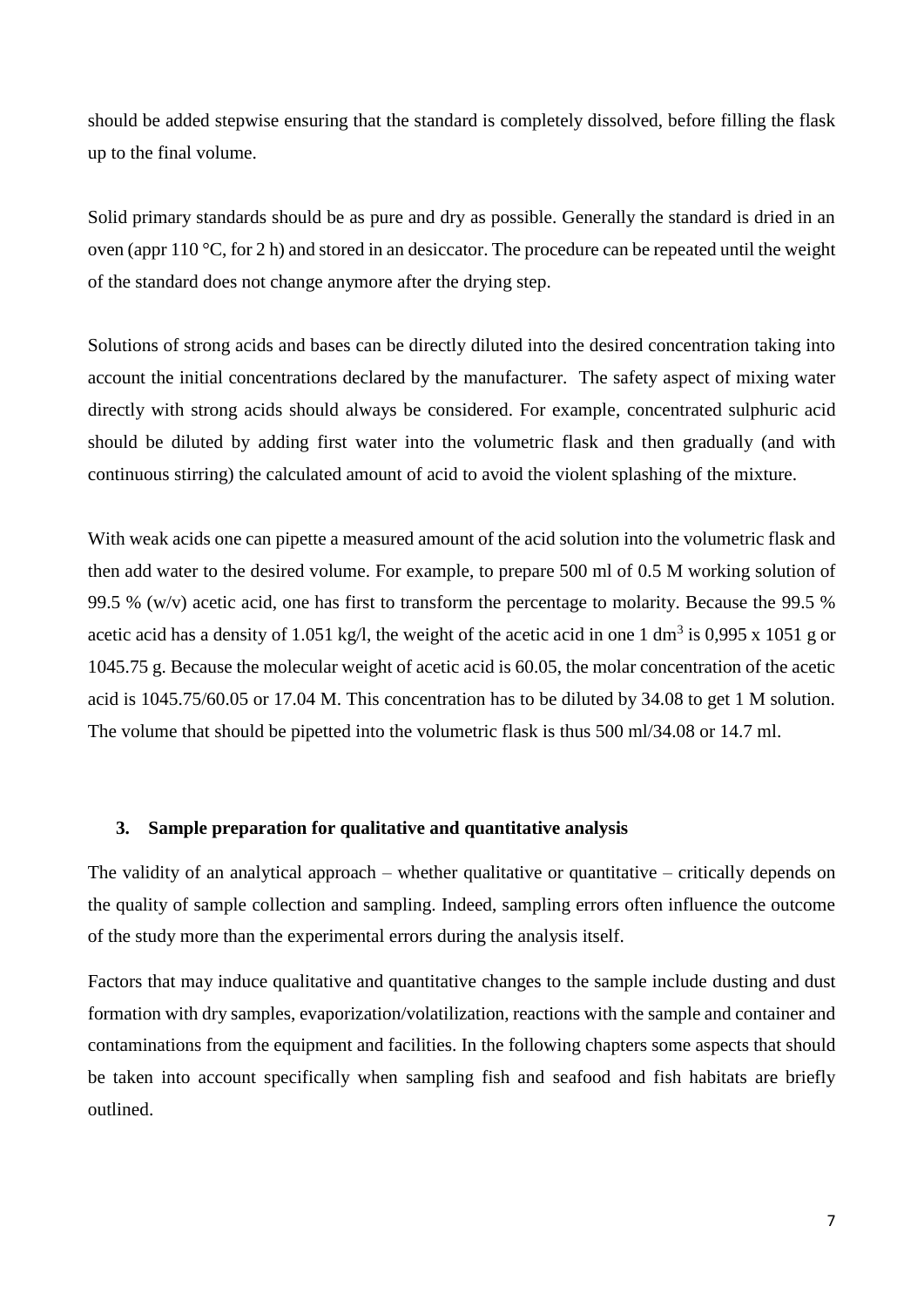#### 3.1.Fish samples

Most fish and seafood samples naturally are moist and have a high water content. Evaporization of moisture can affect the relative quantities of different analytes and affect also the biochemical parameters of the sample. Also, the post mortem changes in fish may affect the composition of the tissue and the extractability of different analytes. Consequently, the samples should be stored in chemically inert, closed containers (such as screw cap plastic tubes or closed plastic boxes) and in cold conditions (on ice or in the refrigerator). For prolonged storage deep freezing is recommended.

The size of the sample depends of the nature of analysis. For the proximate analysis of the major food components (proteins, lipids, carbohydrates, ash) few grams are sufficient, while the analysis of some environmental contaminants present in very small quantities (µg per g or even less) may require samples of several kg for accurate testing.

Generally, if the fish material to be analyzed represents small fish (anchovis, fingerlings etc) whole animals can be used as a representative sample. For larger fish special samples for different purposes may be required (such as muscle, gills, liver, skin, gonads etc), and a sufficient knowledge of fish anatomy is naturally required while sampling.

When the samples are processed for the analysis care must be taken to remove or wash away any external material such as dirt, mud or, in the case of crustaceans or clams remove the shells. However, in this process care must be taken not to affect the sample composition by, for example, excessive washing.

Often the first step of the actual preparation of the sample for the analytical procedures is the homogenization or grinding the sample. For fresh samples consisting of soft tissues this can be done by mechanical choppers, blenders and mixers. Dry and in some cases deep frozen samples can be ground with pestle and mortar. Again, the possibility of chemical changes by, for example, enzymatic reactions should be taken into account. Generally, the temperature should be kept low during this step, but sometimes boiling of samples in water-methanol or water-ethanol mixtures can be recommended.

### 3.1.1. Fish products

Sampling of processed fish products (salted, dried, smoked, canned etc) depends very much of the type of product. However, the general principle of avoiding any procedures that might affect the composition of the sample either during the sampling or the storage apply. For canned or packed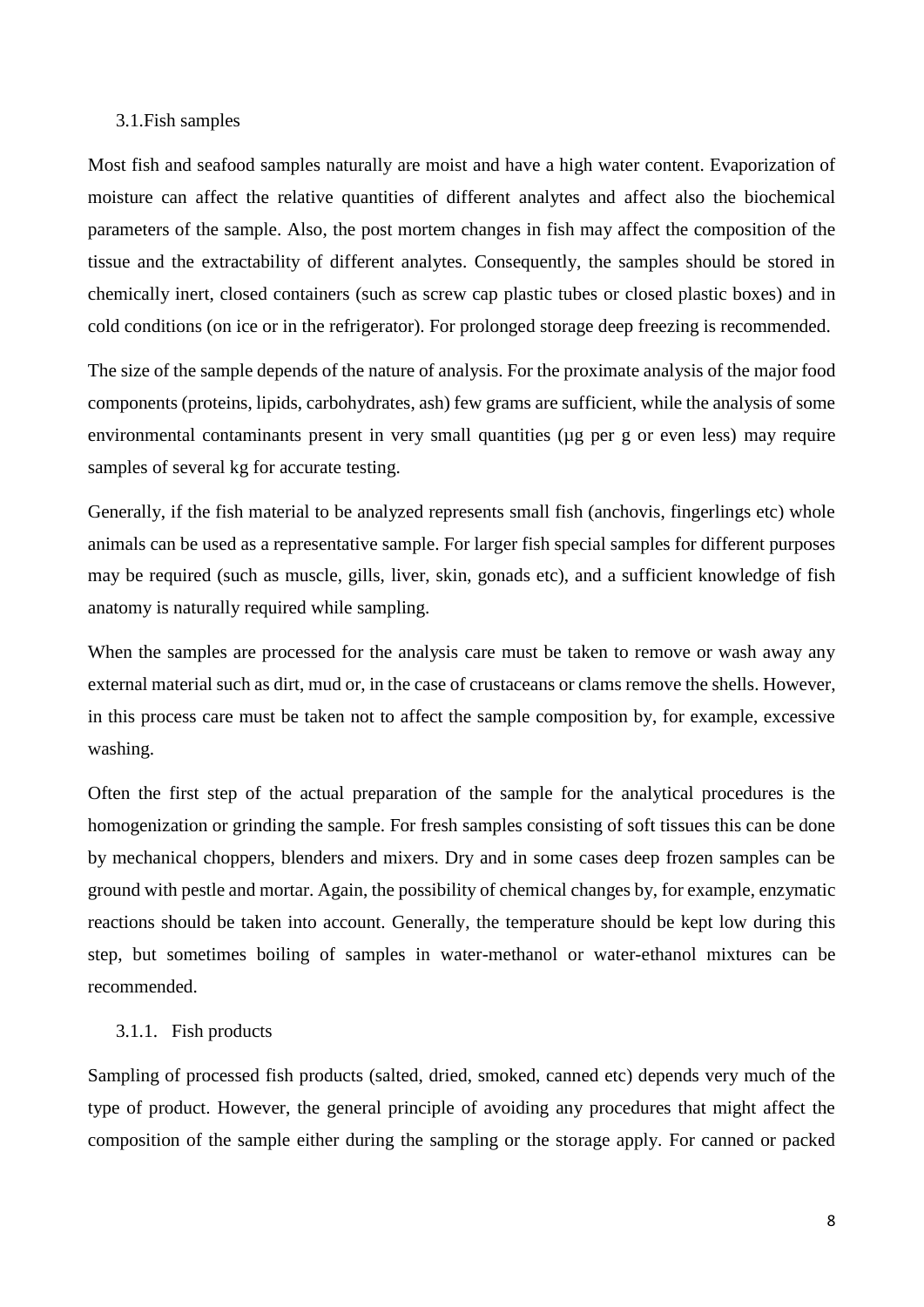products it is usually best to keep the product in the original container until the analysis but applying either refrigerator or freezer temperatures during the storage.

#### 3.2. Liquid samples

In addition to solid samples, samples of water and other liquids often need to be analyzed. In the handling and storage of liquid samples one has to take into account their chemical stability, possible microbial degradation or spoilage and their physico-chemical properties, such as volatility. It may be necessary to store the samples frozen, or to apply various pretreatments like filtration, autoclaving, or other procedures to ensure that the quality and composition of the sample until the actual analysis. Plastic tubes are not recommended for water samples, because plastic may absorb components from the sample or react with them. This may also happen in glass bottles and tubes, and if the sample is to be extracted with some organic solvent at later stage, it may be advisable to add the solvent beforehand into the sample vessel.

Sometimes chemicals like  $HgCl<sub>2</sub>$  or sulphuric acid can be added into water samples to improve their chemical stability. Generally, storage at either  $+ 4 \degree C$  or at -20  $\degree C$  is recommended.

# 3.3. Bottom sediments

Environmental samples related to fishing and fish farming include also bottom sediments. In collecting these types of samples it is often critical not to mix the different layers in the sediment. Again, plastic containers are not recommended, but dry samples should be stored in aluminium foil and moist ones in glass tubes or bottles.

#### 3.4. Atmosphaeric samples

Particulate material present in the atmosphere of, for example, fish farming facility or industrial plant, can be collected by collecting them on glass fibre or membrane filters with the aid of an adjustable pump allowing the measurement of the air volume passed per unit of time.

Atmospheric volatile compounds can be collected by using different adsorbents like activated charcoal or resins like Tenax. From these the adsorbed substances can be released by so called thermic desorption or heating the adsorbent. Alternatively, organic solvent extraction can be used for this purpose. During the storage of these types of samples care should be taken to avoid the loss of volatiles, and the samples should be kept in closed containers at refrigerator temperatures or at -20  $\rm{^{\circ}C}.$ 

3.5. Pretreatment of samples before the analysis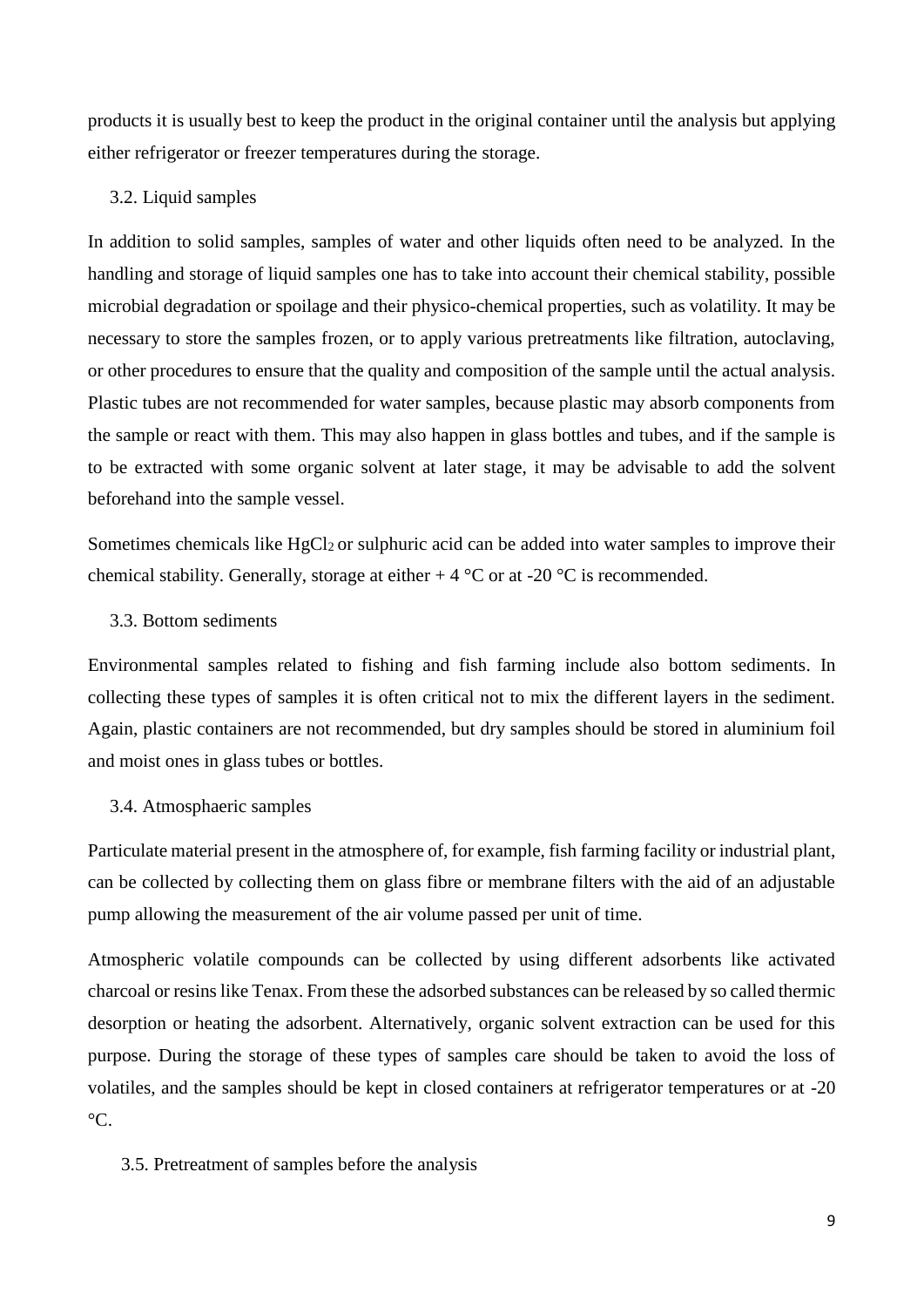Foods, including fish and seafood, are complex matrices containing proteins, lipids (fats and oils), fibre and minerals. Many of these component may affect and interfere with the actual analysis, and therefore several pretreatments are often required. Removal of proteins and lipids are the most common of these procedures

#### 3.5.1 Deproteinization of the samples

The removal of proteins, which usually form  $15 - 20$  % of the fish muscle, is often a critical step in analysis. This can be done by several methods. A homogenate can be centrifuged and filtered to remove the insoluble proteins. Soluble proteins can be precipitated and removed from the resulting supernatant/filtrate by acid treatment using, for example perchloric acid or trichloroacetic acid followed by centrifugation and/or filtration. Alternatively, solvents like acetonitrile can be used for protein precipitation. In selecting the analytical procedures, one has to take into consideration the possible interference of the precipitation agents in the procedure.

#### 3.5.2. Removal of fats and oils

Fats and oils are not water soluble, and therefore are present either bound to tissues or as dispersed micelles in aqueous homogenates. They are soluble in non-polar solvents, and therefore extraction of the supernatant/filtrate obtained after centrifugation and filtration by a solvent like hexane using a separation funnel, can be performed.

#### **4. Analytical methodology**

Central methodologies in traditional analytical chemistry include gravimetric and volumetric techniques. They require a certain knowledge of the reactions of inorganic ions and of the fundamental aspect of acid-base theory and the pH concept. On the other hand, no complicated instrumentation is needed. Accurate and well calibrated pipettes and balances, clean glassware (decanters, Erlenmayer flasks, test tubes), pH meters, refrigerators, and laboratory ovens form the basic repertoire of the laboratory.

#### 4.1. Gravimetric methods and their applications in food analysis

The most common form of gravimetric methods applied in analytical laboratories are based on the precipitation. On the basis of the chemical properties of the intended analyte, another reagent is selected that forms an insoluble precipitate, when allowed to react with the analyte in aqueous solution. The formed precipitate can be then collected, dried, weighed and the amount of the analyte calculated.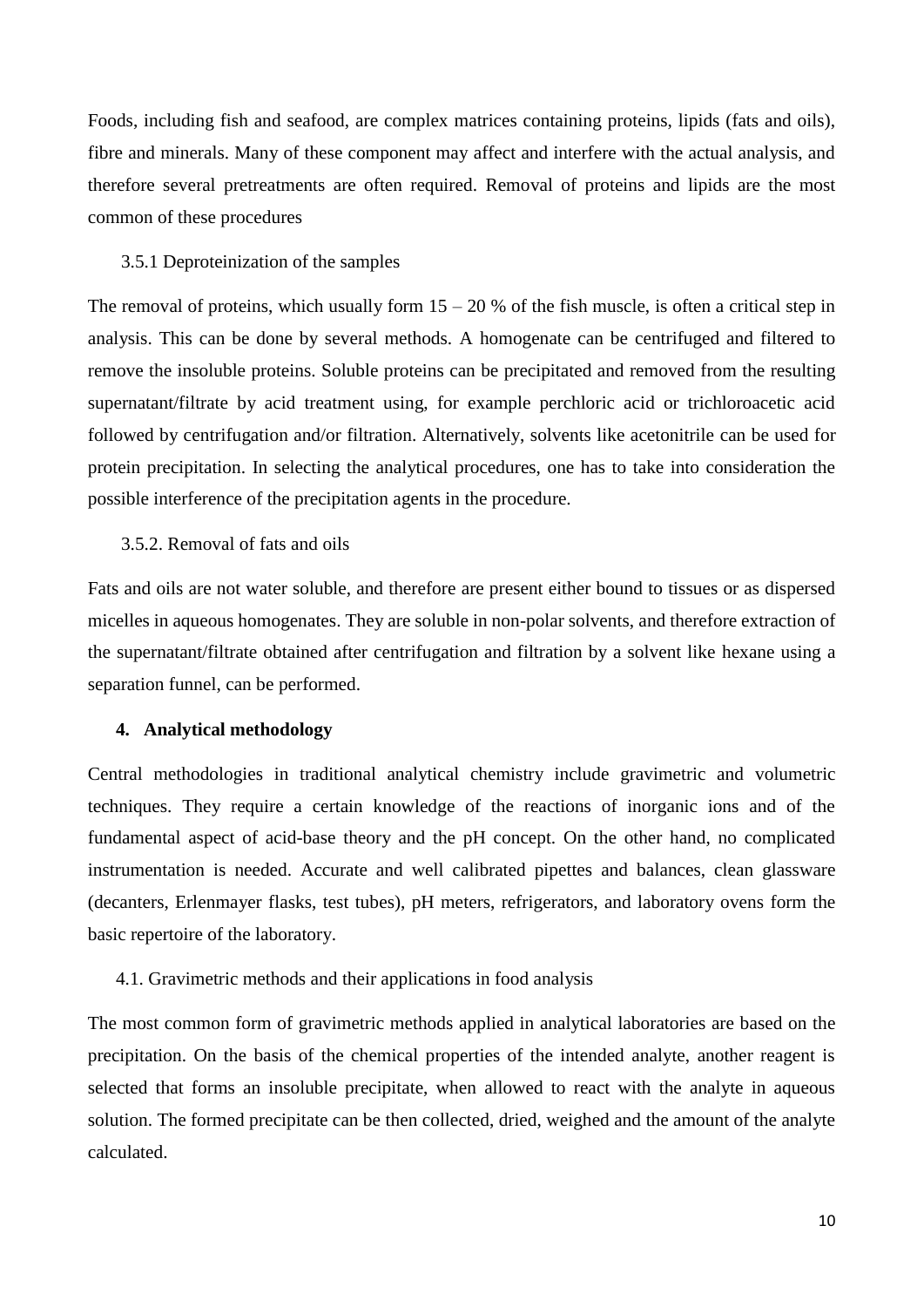Another approach of gravimetry is burning, extraction or vaporization of the sample and weighing the remaining substance(s). This is actually a common technique in food analysis to determine the so called ash content of the sample. As pointed out in chapter 4.1.1. This approach is actually widely used in analytical laboratories.

Gravimetric analyses can be used both for qualitative and quantitative purposes. For example, demonstration of halides (Cl<sup>-</sup>, I<sup>-</sup> an Br<sup>-</sup>) by precipitation by silver nitrate AgNO<sub>3</sub> from a solution acidified by nitric acid leads to formation of white, yellow and cream-coloured precipitates, respectively. These precipitates can be then used for quantitative calculations of the halide content in the sample.

#### 4.1.1. Examples of gravimetric food analysis, analysis of proximates

In proximate analysis the major components of foods are analyzed. These include moisture or water content, ) ash or mineral matter, crude fat, crude protein, true protein, non-proteinous nitrogen, crude fibre, carbohydrates, calcium, potassium, sodium and phosphate. Many of these analyses are gravimetric, as outlined below.

#### a. Moisture content

Moisture determination is a simple gravimetric analysis, in which an accurately weighed amount of food (usually ground or minced) is incubated at 100 °C overnight. The sample is cooled in a desiccator and then weighed. The moisture percentage is calculated from the formula  $[(W_1-W_2)/$  $W_1$ | x 100, where  $W_1$  is the original weight, and  $W_2$  the weight after the heat treatment. It should be noted that, depending of the nature of the sample, there might be also other volatile compounds than water, and this should be taken into account, when evaluating the result.

#### b. Ash content

 The term "ash" covers the mineral components of a foodstuff that remains after ignation or complete oxidation of a food sample. In the traditional dry ashing a food sample is burned in a muffle furnace at 500 – 600 °C. As the result carbon and nitrogen are volatilized as  $CO_2$  and N<sub>2</sub>. and the minerals are turned mainly respective oxides, sulphates, phosphates, chlorides and silicates.

In wet ashing the sample is treated with strong acids oxidizing agents, such as nitric acid, perchloric acid or mixture of sulphuric acid and hydrogen peroxide to solubilize the minerals. This is mainly done as a preliminary step for a quantitative analysis of certain compounds that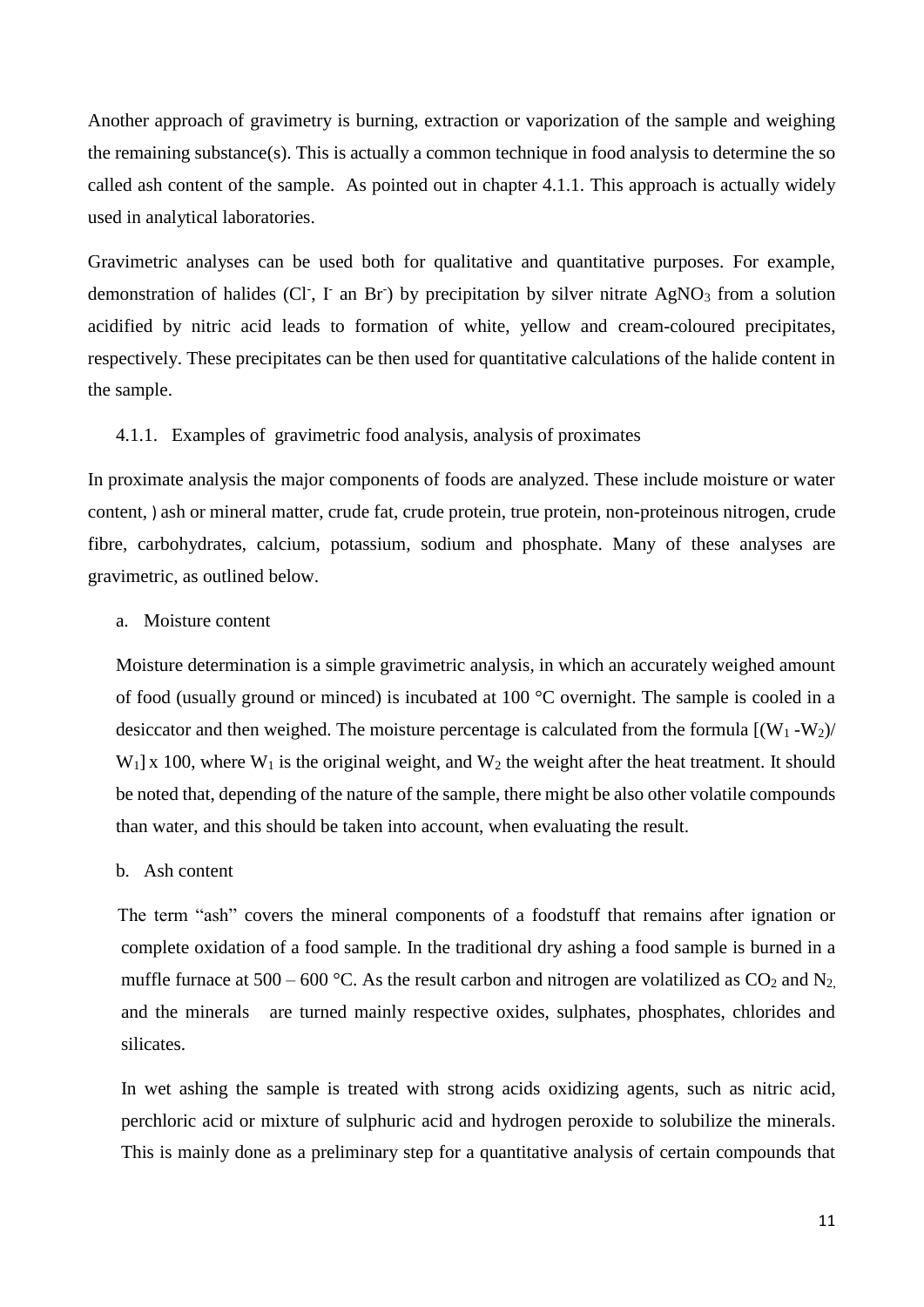might be volatilized during dry ashing (Fe, Cu, Zn, P). The use of perchloric acid entails an explosion risk and requires extra precautions.

## c. Crude fat

Gravimetric determination of crude fat of a food sample is based on the solubility of fat in organic solvents like diethyl ether, chloroform and the like. In the basic procedure the dried food sample is ground, and sometimes treated with acid to break down the proteins, followed by solvent extraction – often using the Xoxhlet apparatus (Figure). After extraction the solvent is evaporated and the remaining fat residue weighed.

#### d. Crude fibre

Fibre is a generic name for complex insoluble polymeric compounds (cellulose, lignin, chitin etc) that can be present in the food. There are no actual tests directly to measure the fibre content. Usually the estimate is based on the process of elimination. Fats and bulk proteins are removed (the latter by a treatment of protein degrading enzymes, proteases). Starch and other soluble polysaccharides are removed by enzymatic treatment. The insoluble fibre is then precipitated by alcohol or acetone, filtered, dried and weighed. Often the remaining protein and ash are analyzed and their contents subtracted from the weight of the insoluble residue in order to get a very accurate value (Figure 3 below).

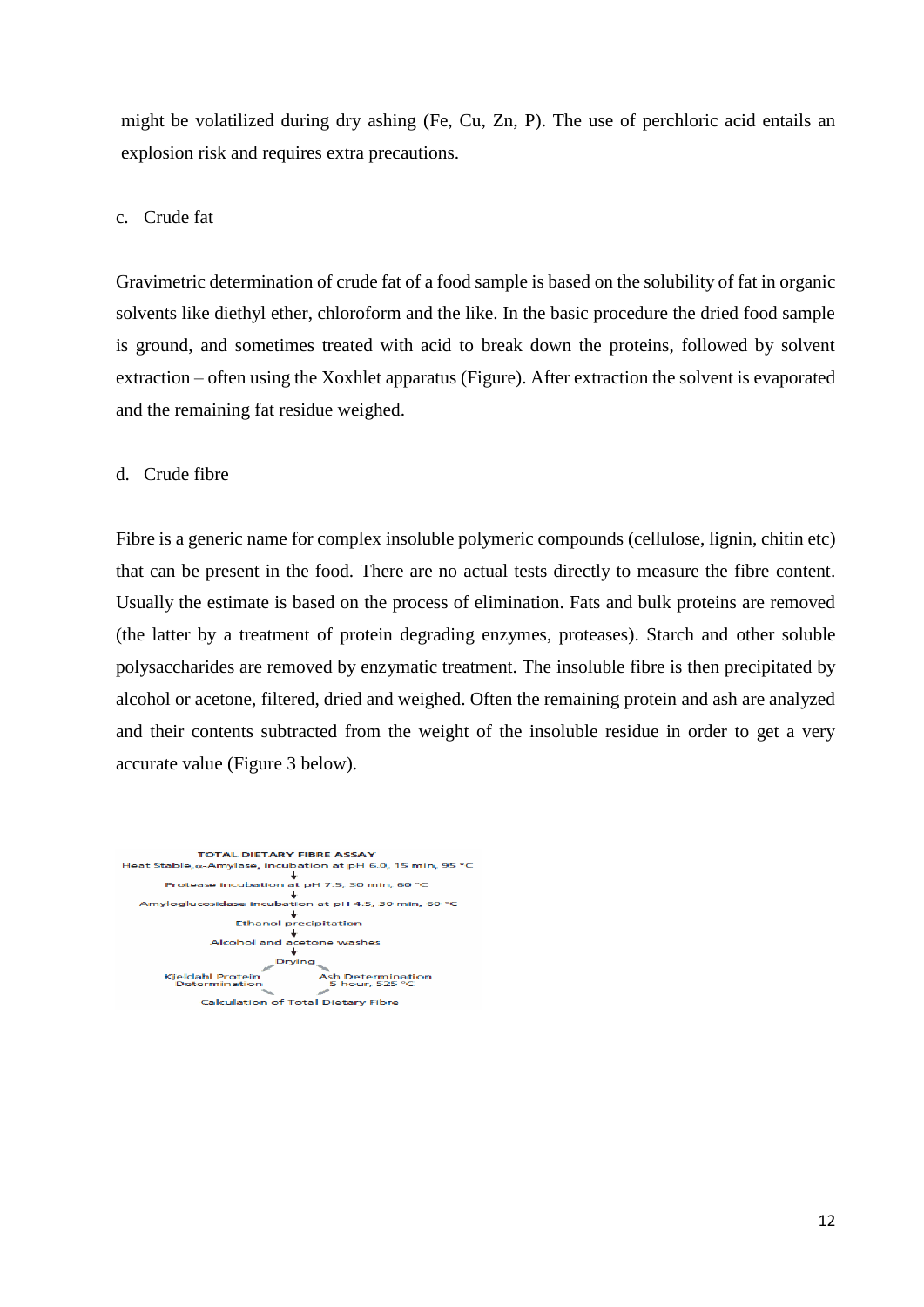# 4.2.2. Example of gravimetric analysis based on precipitation: Calcium content of a water sample

The amount of  $Ca^{2+}$  ions in water is associated with its "hardness" or the decreased efficiency of detergents used washings and the tendency to form chalky deposits. The soluble  $Ca^{2+}$  ion can be quantitatively precipitated by carbonte ions  $(CO<sub>3</sub><sup>-2</sup>)$  as insoluble CaCO<sub>3</sub>.

The method is straightforward. Into an appr. 20 ml of water to be analyzed an excess of 0.5 M sodium carbonate  $(Na2CO<sub>3</sub>)$  solution is added, the precipitation is allowed to form. It is subsequently washed a couple of times with pure water and then harvested using a Bühner funnel. The precipitate is dried at 50 °C and repeatedly weighed, till all moisture has evaporated.

The reaction equation is:

$$
[Ca^{2+}(aq)] + [CO3-2(aq)] \leftrightarrow [CaCO_{(s)}]
$$

The molecular weight of Ca is 40,08 and that of  $CO<sub>3</sub><sup>-2</sup>$  60. Thus, the amount of Ca in the precipitated in the amount m of  $CaCO<sub>3</sub>$  is  $2m/3$ .

#### 4.3. Volumetric (titrimetric) methods and their applications in food analysis

The volumetric methods are based on known specific reactions of the analytic with some analytical reagent. The volume of the reagent used in the reaction is recorded and this value is used to evaluate the amount of the analytic. At the end point of titration equivalent amounts of the titration reagent and the analytic have reacted.

In the standard experimental set up there is a measured volume of the liquid containing the unknown amount of the analytic and a sufficient amount of titration solution containing an accurate concentration of the titration reagent (which should react with the analytic). An essential tool is burette (Figure 4), with which one can accurately add the titration reagent to the analyte solution and simultaneously measure its consumption.

The titration solution is gradually added to the analytic solution from the burette mixing continuously the titration vessel, until the end point, marked by an easily observable change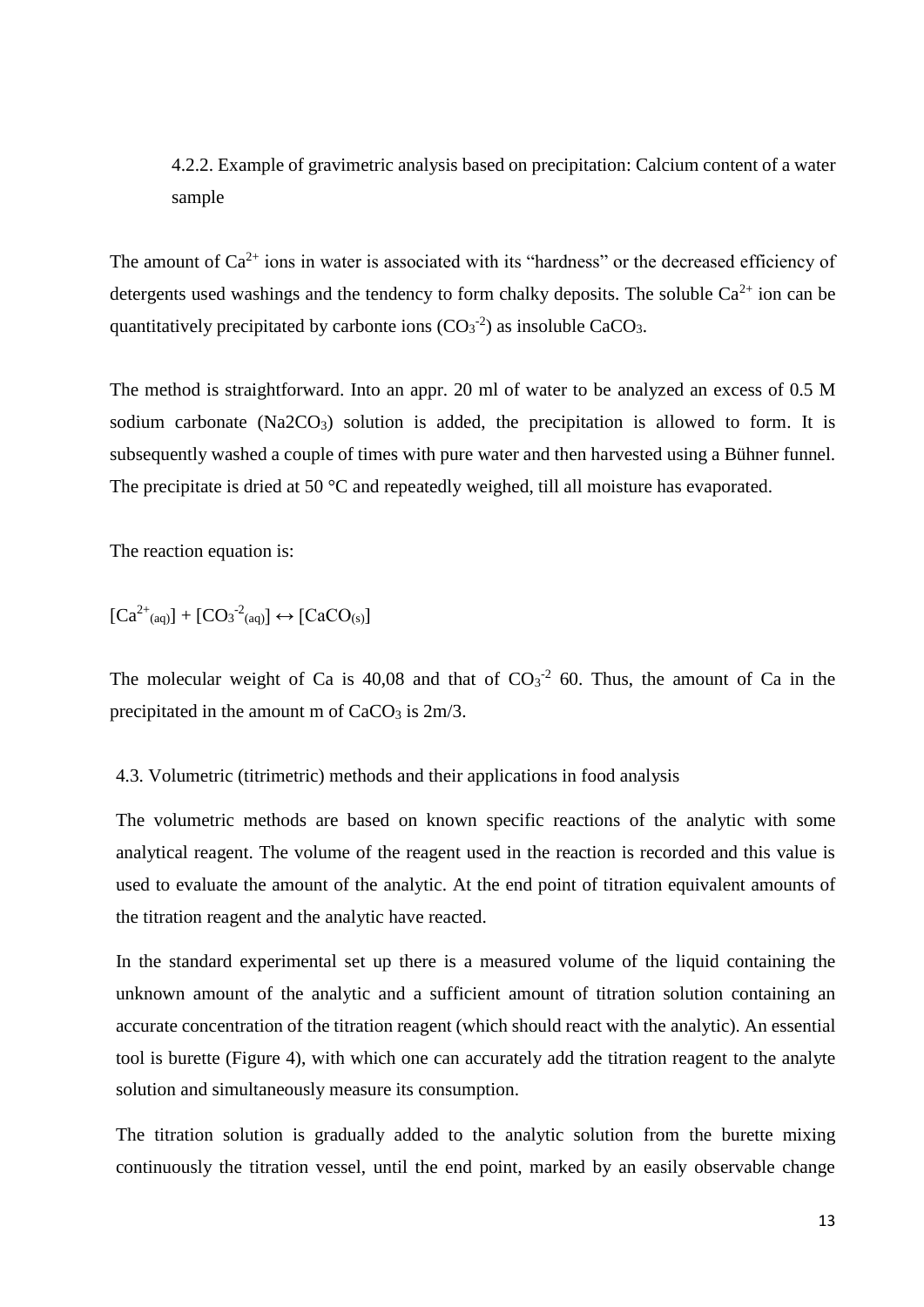(color, appearance, solubility etc) in the analytic solution, is reached. From the volume of the titration solution used, one can calculate the concentration of the analytic.

If the titration reagent is A and the analytic B, and the general reaction equation  $nA + mB \rightarrow$ products, and  $C_1$  is the molar concentration of A,  $V_1$  its volume consumed during the titrations,  $C_2$  the (unknown) molar concentration of B and  $V_2$  its volume in the titration, then

$$
(C_1 \times V_1)/n = (C_2 \times V_2)/m
$$

 $C_2 = (C_1 \times V_1) \text{ m}$  $V_2$  x n

The following types of titrations are commonly used:

- Acid-base titrations
- Complex metric titrations
- Precipitation titrations
- Oxidation-reduction titrations



Of these the acid-base titrations are the most common and generally used in order to accurately determine the concentrations of acid(s) and bases in the solution. The other titration types are useful for some specific analyses.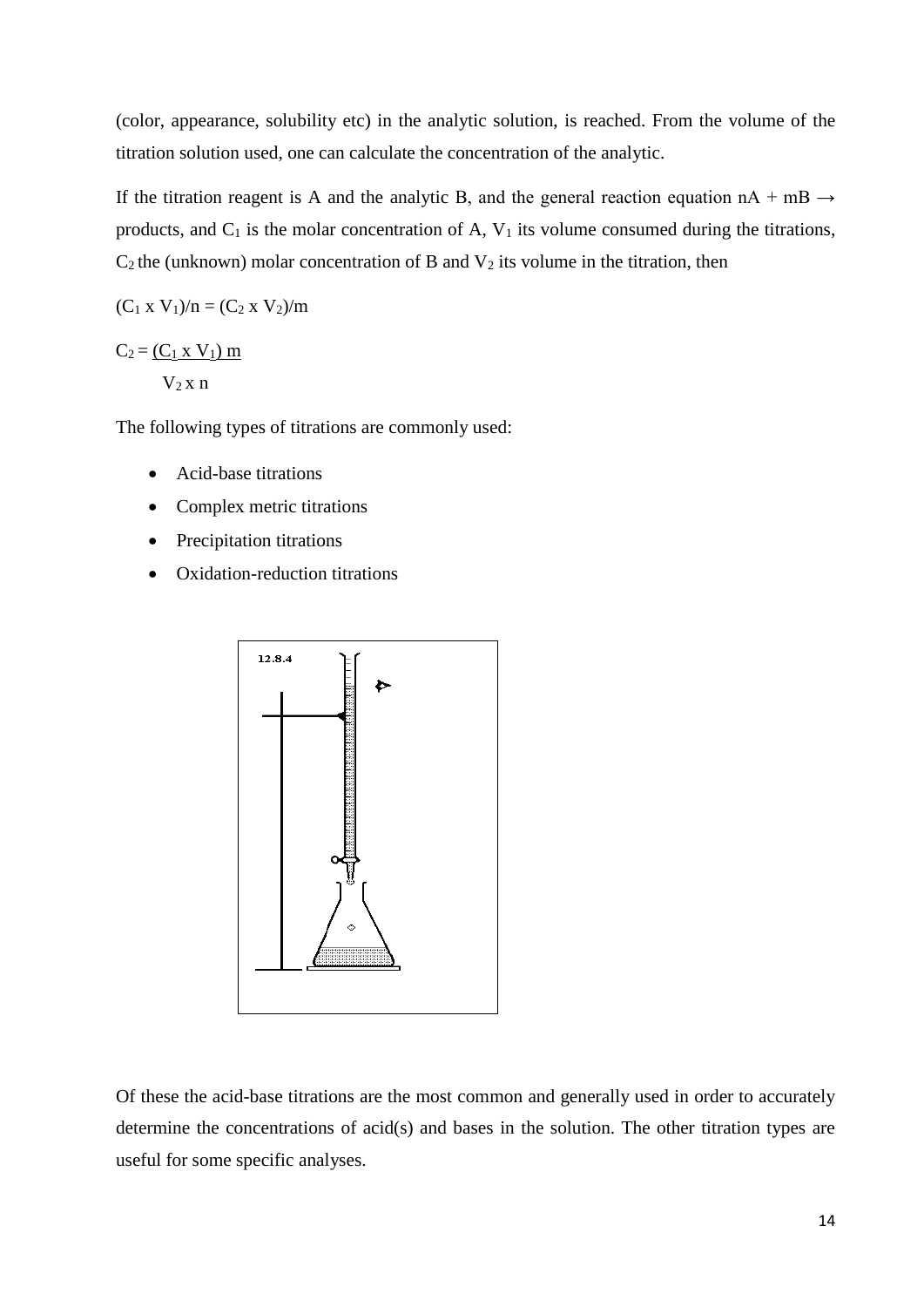## 4.3.1. Acid-base titrations

These titrations are based on the general acid-base neutralization reaction:

# $H^+_{(aq)}$  + OH<sup>-1</sup>  $\rightarrow$  H<sub>2</sub>O

For the neutralization to occur it is necessary to mix amounts of acids and bases that contain equivalent amounts of  $H^+$  and  $OH^{-1}$  ions. For example, 2 mol NaOH and 2 mol  $H_2SO_4$  would be equivalent in this respect.

As pointed out in 1.1.2. Acid can be classified as either strong or weak depending on their tendency to release protons. Likewise, bases can be classified as strong or weak depending on their tendency to receive protons. Thus, the acid base-titrations can lead to different situations:

- strong acid and strong base
- strong acid and weak base
- weak acid and strong base
- weak acid and weak base (not very common)

For the best results the titration solution should be either strong acid or base. It should also be taken into account that after the neutralization only in the first option (strong acid and strong base) the pH is strictly neutral. In other combinations, the salts that are formed during the neutralization affect the final pH of the solution.

When one plots the pH of the solution of analytic as a function of the titration solution added, one notices that the change in the pH occurs very sharply around the equivalence point (Figure 5)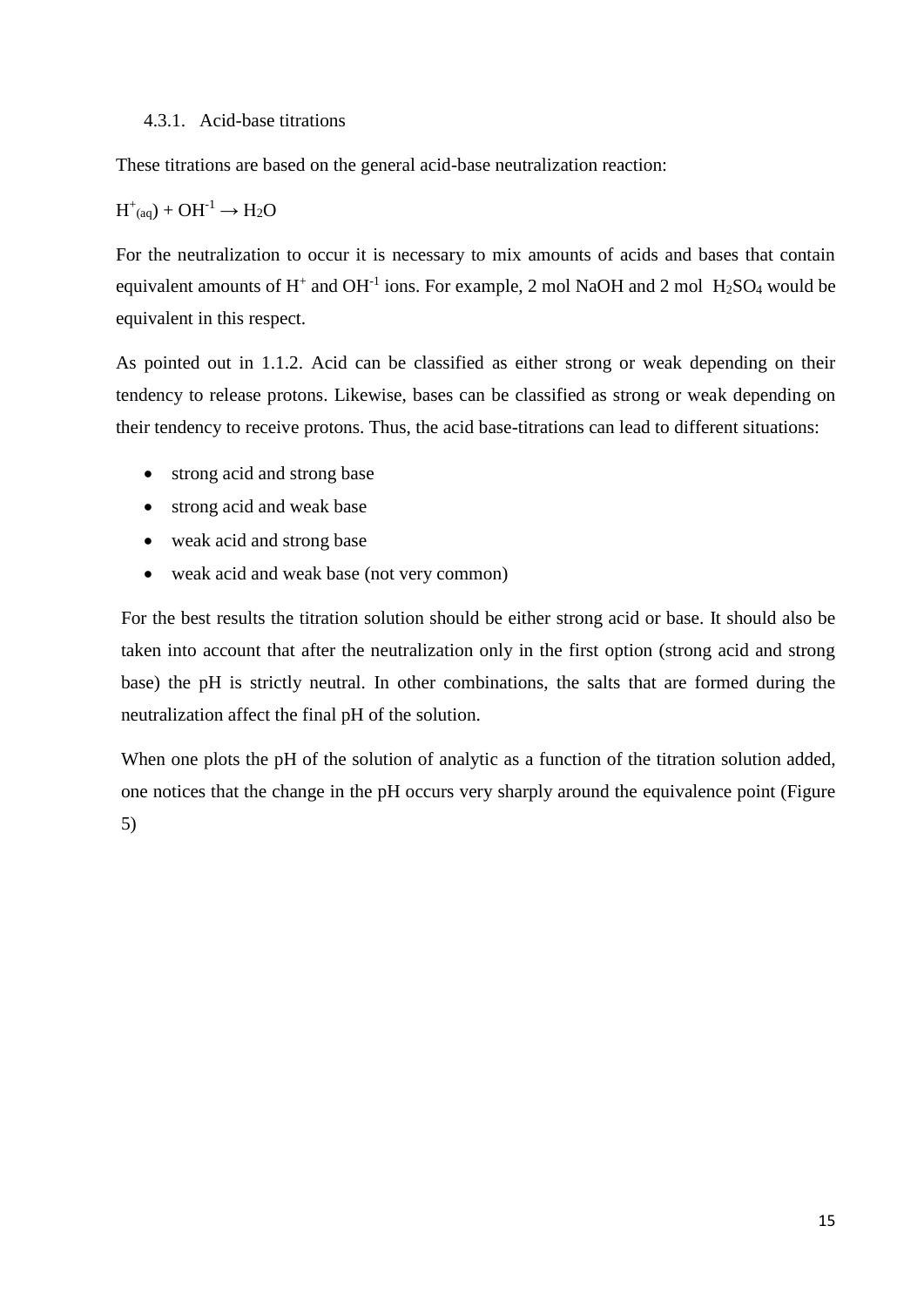

Different indicator compounds are used for the observation of the titration end point. They typically change color at a certain pH range, and this change indicates that the equivalence point has been reached. Phenolphthalein, changing from colorless to pink in the solution, when pH reaches 8.2, is one of the common indicators in strong acid, strong base indicators.

In a typical titration a few drops of phenolphthalein solution is added into the analyte solution (strong acid), and titration by a NaOH solution of known molarity, is started. The NaOH is added in small quantities following the development of the color. When the first indications of color change have observed, the titration should continue at even slower pace and with smaller NaOH additions in order to avoid the over titration and missing the equivalence point.

There are several other pH indicators that have their colour change threshold at different pH values, and their combinations can be used to follow the development of pH during the titration and to accurately define the titration end points.

The Kjeldahl method for the determination of the total nitrogen in foods, is one of the examples of the applications of acid-base titrations in food analysis.

For the analysis the food sample is first digested by boiling in sulphuric acid (338 °C or higher): In this process the nitrogen is reduced to  $NH_4^+$ . After the complete digestion, the reaction mixture is made alkaline by a large excess of NaOH, leading to the liberation of gaseous NH3. This is led into a receiver containing a known amount of hydrochloric acid (HCl), which reacts with NH3:

 $NH<sub>3</sub> + HCl \rightarrow NH<sub>4</sub>Cl$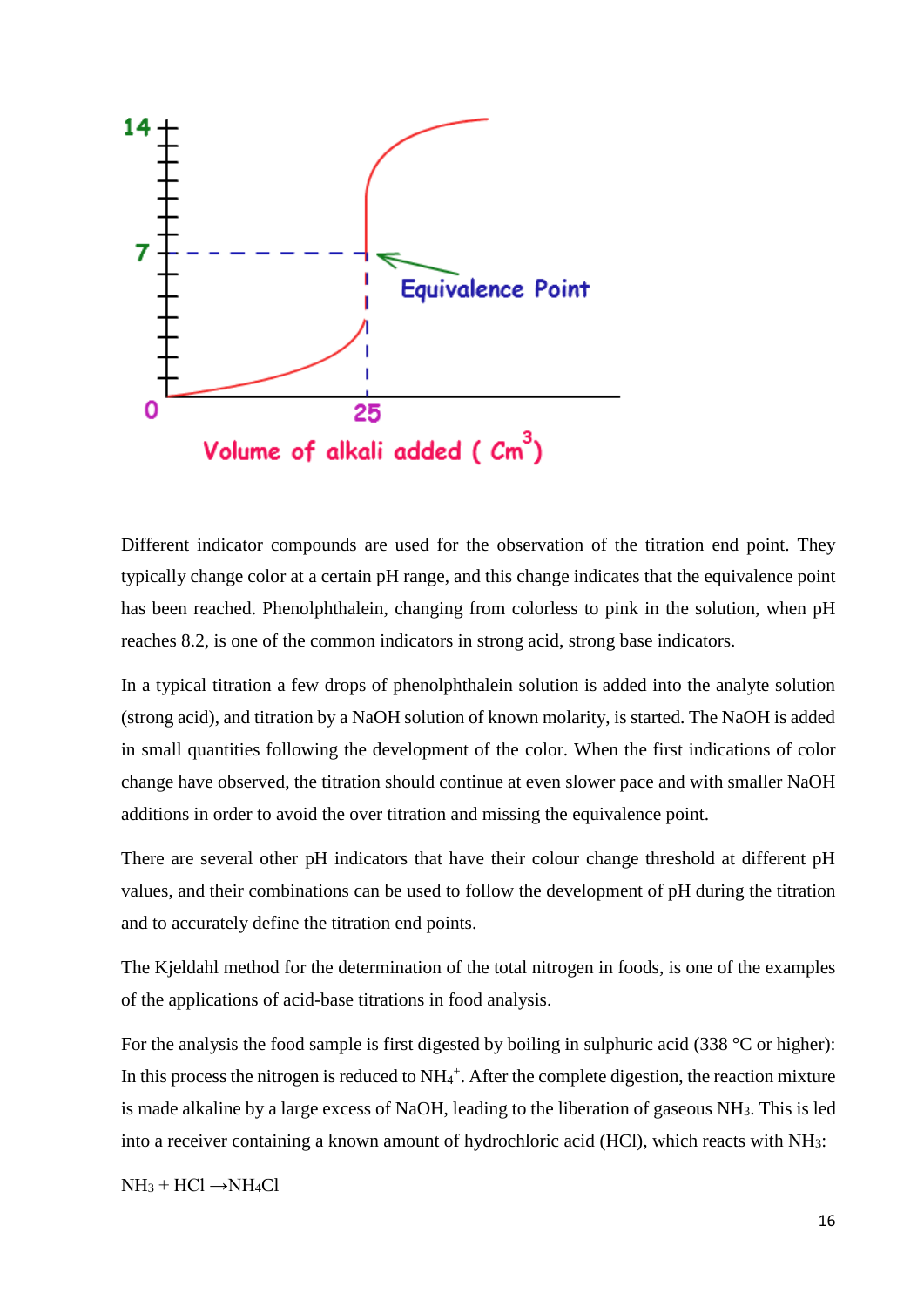The remaining, unreacted HCl, is then titrated with standard NaOH and from the consumption of NaOH one can calculate the amount of NH<sup>3</sup> produced during the digestion/neutralization.

The total nitrogen content gives an indication of the protein content of the sample. For meat and fish the conversion factor is 6.25 meaning that the total nitrogen in the sample multiplied by 6.25 is a reasonable estimate of the amount of protein.

#### 4.3.2. Complex metric titrations

Divalent metal cations can form very stable complexes with organic compounds having free electron pairs. These types of compounds are called ligands or chelating agents, and they have many uses and applications in chemistry. By far the most common chelating agent is ethylenediaminetetraacetic acid or EDTA. The typical complex with EDTA and  $Ca^{+2}$  is shown in Figure 7



Free metal ions can be determined from water samples by complex metric titration. As in acidbase titrations, suitable indicators – in this case chemicals forming colored complexes with free metal ions - are required. Eriochrome black, xylenol orange are common indicators used, both forming a red complex with most metal ions.

In the simplest case the water sample is mixed with the indicator, the pH adjusted to the level that is optimal for the color reaction with the indicator, and the resulting colored solution is titrated with a solution containing a known concentration of EDTA. If the indicator used was eriochrome black, the change of colour from red to blue shows the equivalence point. Often an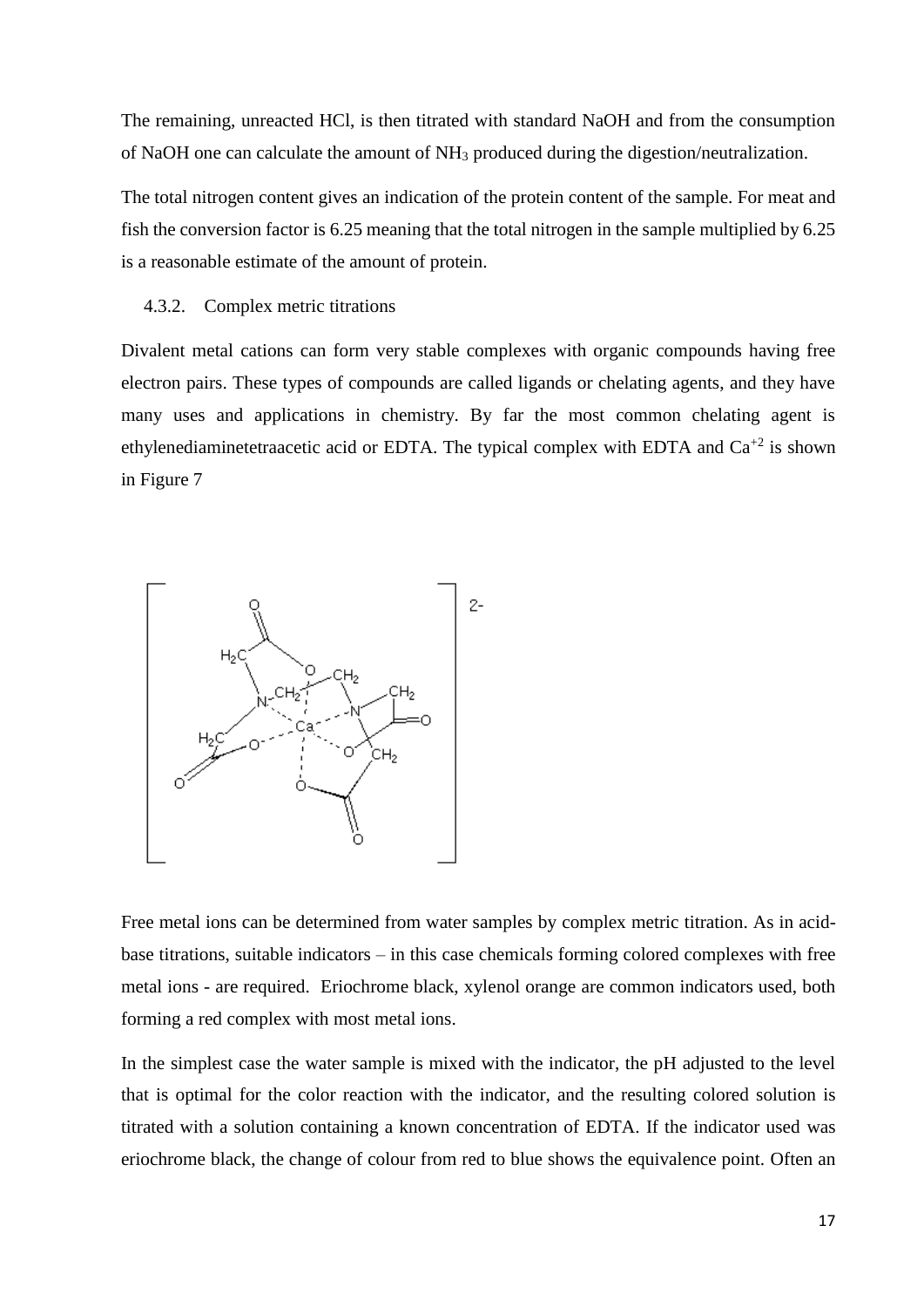acid-base indicator is added to the reaction mixture to improve the detection of the color change. For example, methyl red is yellow at alkaline pH suitable for the titration of magnesium ions with eriochrome black as indicator. At the equivalence point the color turns green, and the change is easy to detect, when also methyl red is present.

In some cases, when for example the analytic forms a precipitate in the absence of EDTA, the so called back titration must be performed. In this procedure an excess of EDTA is added to the analytic solution, and the remaining free EDTA is titrated using a solution containing a known concentration of ions of another metal. The metal in the titration solution must have a lower affinity to EDTA than the analytic. Thus, for example,  $Ni^{2+}$  can be assessed by back titration with  $Zn^{2+}$ .

The determination of the total concentration of  $Ca^{2+}$  and  $Mg^{2+}$  ions in water is one of the common complex metric titrations. Sometimes the water sample must be pretreated with ascorbic acid cyanide to prevent minor metal ions such as  $Fe^{3+}/Fe^{2+}$  from interfering with the analysis. The pH is adjusted at 10 using ammonia-based buffer, and eriochrome black is used as the indicator (with the addition of methyl red).

#### 4.3.3. Precipitation titrations

Precipitation titration utilizes the solubility equilibria familiar from the gravimetric analyses. In this case the end point of the titration is the formation of the insoluble precipitate. In the practical performance one has to take into account that the precipitation reactions can be slow, particularly near the equivalence point. However, precipitation titrations can be used for some specific analytical purposes, such as to determine the amount of salt (NaCl) in a food sample (Mohr's titration).

For the titration salt is extracted from the sample using warm/hot water. The titration solution is silver nitrate (AgNO<sub>3</sub>), and the titration is based on the formation of insoluble silver chloride (AgCl) precipitate. In order to help the accurate determination of the equivalent point, potassium chromate (K2CrO4) is used as an indicator, because the almost instantaneous formation of red insoluble Ag<sub>2</sub>CrO<sub>4</sub>, when excess free  $Ag<sup>+</sup>$  ions are available after all the Cl<sup>-</sup> ions have reacted with Ag<sup>+</sup>. The titration has to be performed in slightly alkaline solutions.

# 4.3.4. Oxidation-reduction titrations

In oxidation-reduction titration an oxidizing agent can be used to titrate the concentration of an reducing agent or vice versa. For example, permanganate ion (MnO<sub>4</sub><sup>-</sup>) is a common oxidizer. In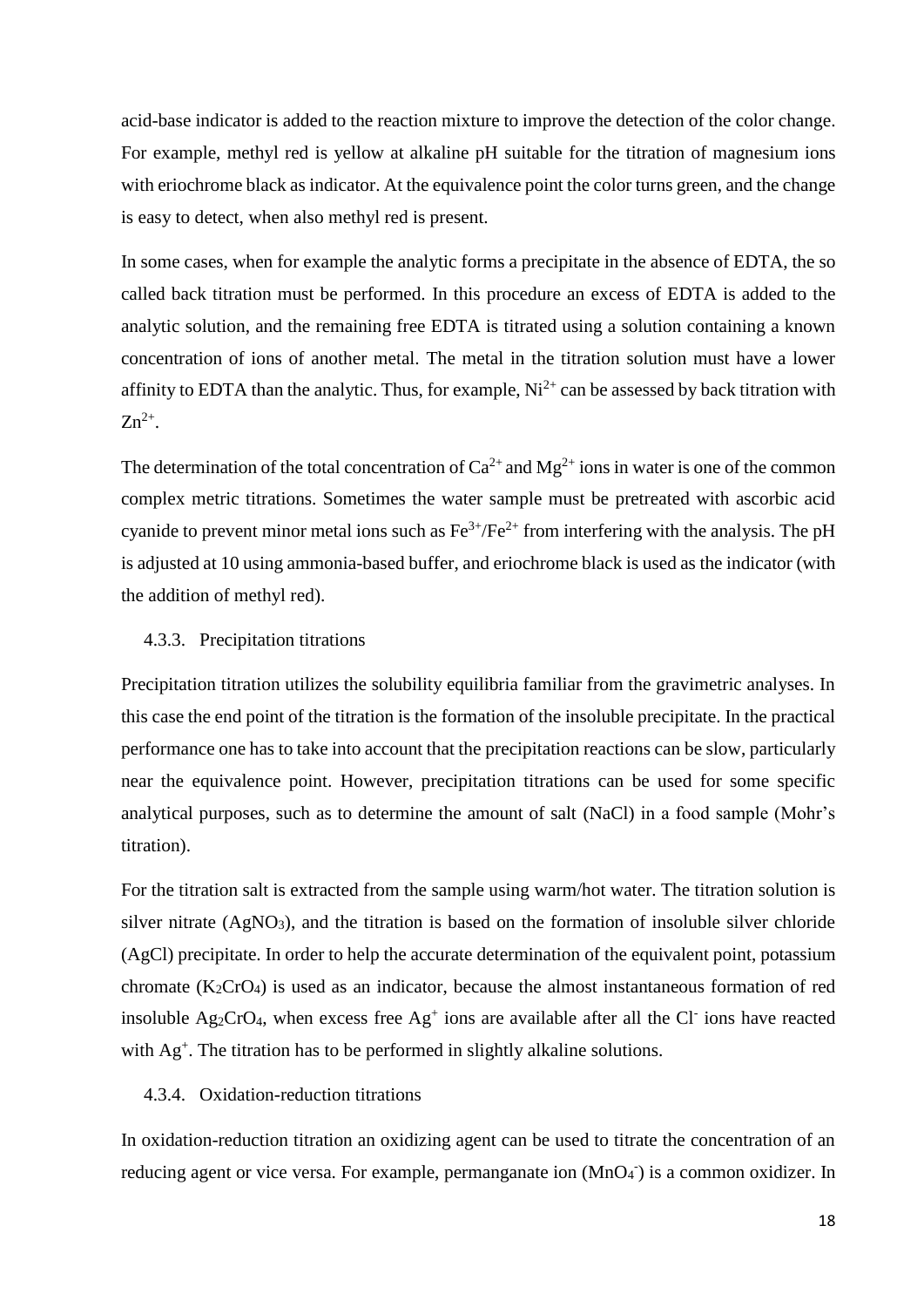acidic conditions the deep purple  $Mn^{-7}$  is reduced to colorless  $Mn^{+2}$  in the presence of some oxidizable substance. In the titration, the solution remains colorless, as long as the reaction is incomplete, but after the equivalence point the excess permanganate gives the solution a characteristic color.

There are also several oxidation-reduction indicators, such as diphenylamine or methyl blue, which change color according to their oxidation reduction status. This reaction is supposed to occur after the equivalence point of the titration, and therefore the indicator must be selected so that the reaction with the titration agent and the analytic is chemically the most favorable one, and all the other oxidation-reduction reactions, including those with the indicator, are only secondary.

Among the oxidation reduction titrations the ones utilizing iodine are particularly useful for many purposes. Iodine  $(I_2)$ , forms a characteristic deep blue color with starch, and therefore soluble starch is a common indicator in iodometric/iodimetric<sup>2</sup> titrations based on the oxidationreduction balance of iodine between the elementary iodine and reduced iodide ion (I). The reduction of  $I_2$  to  $2I<sub>i</sub>$  in the presence of starch causes the deep blue colour to disappear.

In the practical iodometric titrations, the standard is usually the so called triiodide solution. I<sub>2</sub> is poorly soluble in water, but the solubility is enhanced by the presence of I ions according to the equation:

 $I_{2(aq)} + I \rightarrow I_{3}$ <sup>-</sup> (triiodide)

1

In practice triiodide solutions are prepared by mixing an excess of KI solution with I2.

Iodometry has several applications in food analysis, such as the analysis of ascorbic acid or of the harmful hydroperoxides that are formed as oxidation products in fats and oils. The hydroperoxides oxidize the  $\Gamma$  to  $I_2$ , which can be titrated using starch as the indicator.

Iodine titration is also used to estimate the amount of unsaturated fatty acids, because the tendency of iodine to get reduced and bound by the carbon - carbon double bonds, as shown below:

 $R_1$ -CH=CH-R<sub>2</sub> + I<sub>2</sub>  $\rightarrow$  R<sub>1</sub> -CHI – CHI-R<sub>2</sub> (R<sub>1</sub> and R<sub>2</sub> = pats of the fatty acid molecule preceding and following the double bond, respectively).

<sup>&</sup>lt;sup>2</sup> When the analytic is titrated with iodine the procedure is called iodimetry, when the formation of iodine is followed by titration with I<sup>-</sup>, the titration is called iodometry.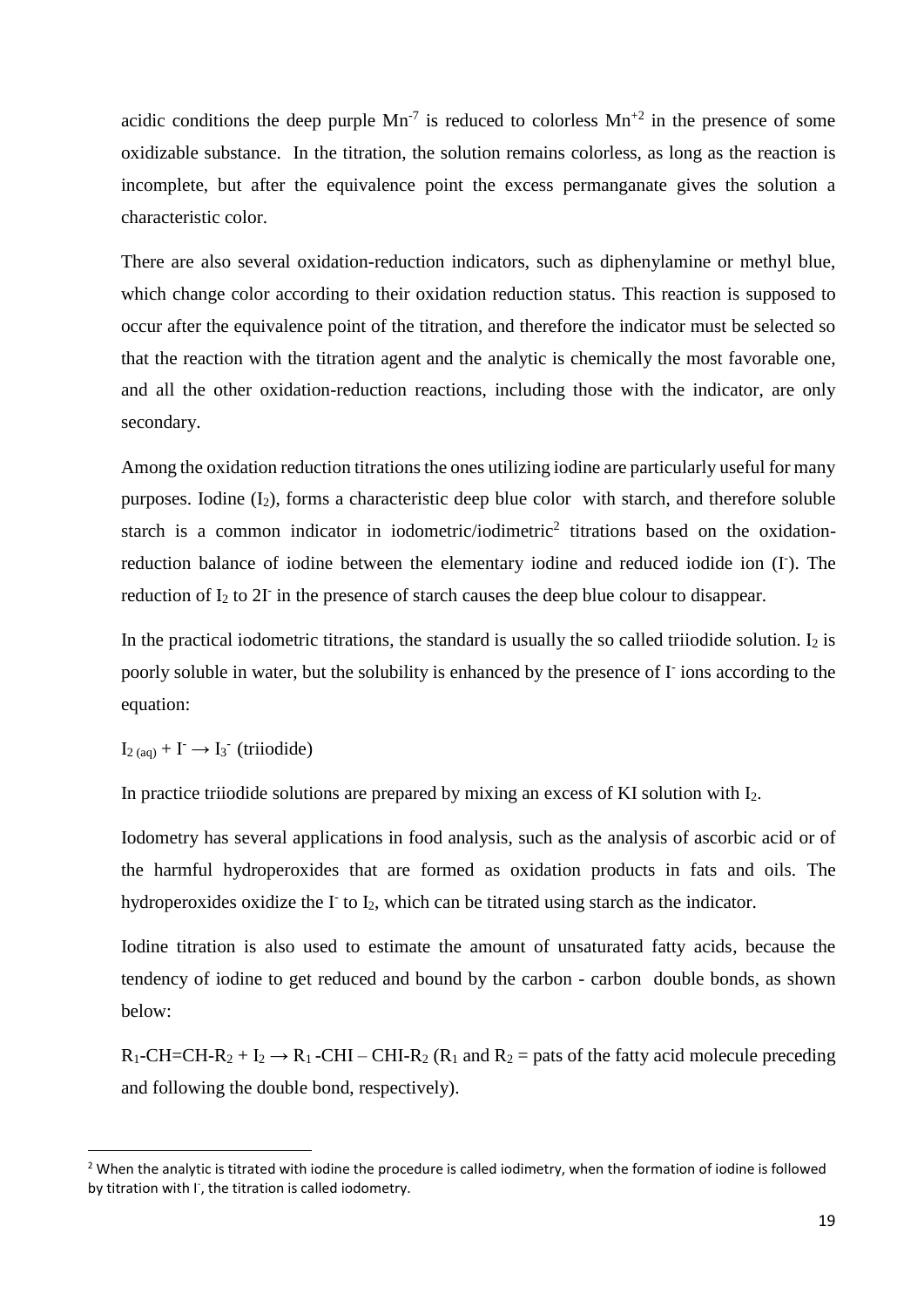Because of this reaction, the Iodine number is one of the classical parameters that are used to characterize an oil.

# **5. Statistical treatment of the analytical results**

There are many factor that can cause variations and errors in the analytical work. Sampling, accuracy of weighing and measuring, purity of the chemical etc, are typical factors that affect the accuracy the results. In order to get some indication of the correctness of the analytical result obtained, some elementary statistical approaches are usually applied.

When aiming at quantitative accuracy, several samples should be tested and the tests repeated, if possible. As a rule of thumb it is often suggested to take at least three representative samples from your material and make at least three replicate analyses per sample. The results of the replicate samples give an indication of the variation inherent in the sampling while the replicate results obtained from each sample indicate the variation inherent in the analytical procedure.

The results should be given at a reasonable accuracy. For example, the number of decimals used in the analytical values should reflect the accuracy that can be expected using the instrumentation that has been available. It is not meaningful to calculate a theoretical value with four decimals, when the measuring methods allow only one or two.

The most elementary statistical parameter id the mean. It is simply the sum of the results of each individual test divided by the number of tests. So, if one did n number of analyses of one sample, the mean of these values is:

 $262$ 

$$
\overline{x} = \frac{(x_1 + x_2 + \dots + x_n)}{n} = \frac{\sum_{i=1}^{n} x_i}{n},
$$

 $(\Sigma =$  symbol indicating the sum of all the values of a series, in this case from x<sub>1</sub> to x<sub>n</sub>) In order to obtain information of the variability of the results, one should estimate, how much the individual results differ from this mean. This is done by calculating the variance  $(\sigma^2)$  of the results. For this each individual result is subtracted from the mean and the result is squared. The squared values are summed and the result is divided by n. The square root of  $\sigma^2$  is often called the standard deviation (SD). The corresponding formulae, after some mathematical simplification are: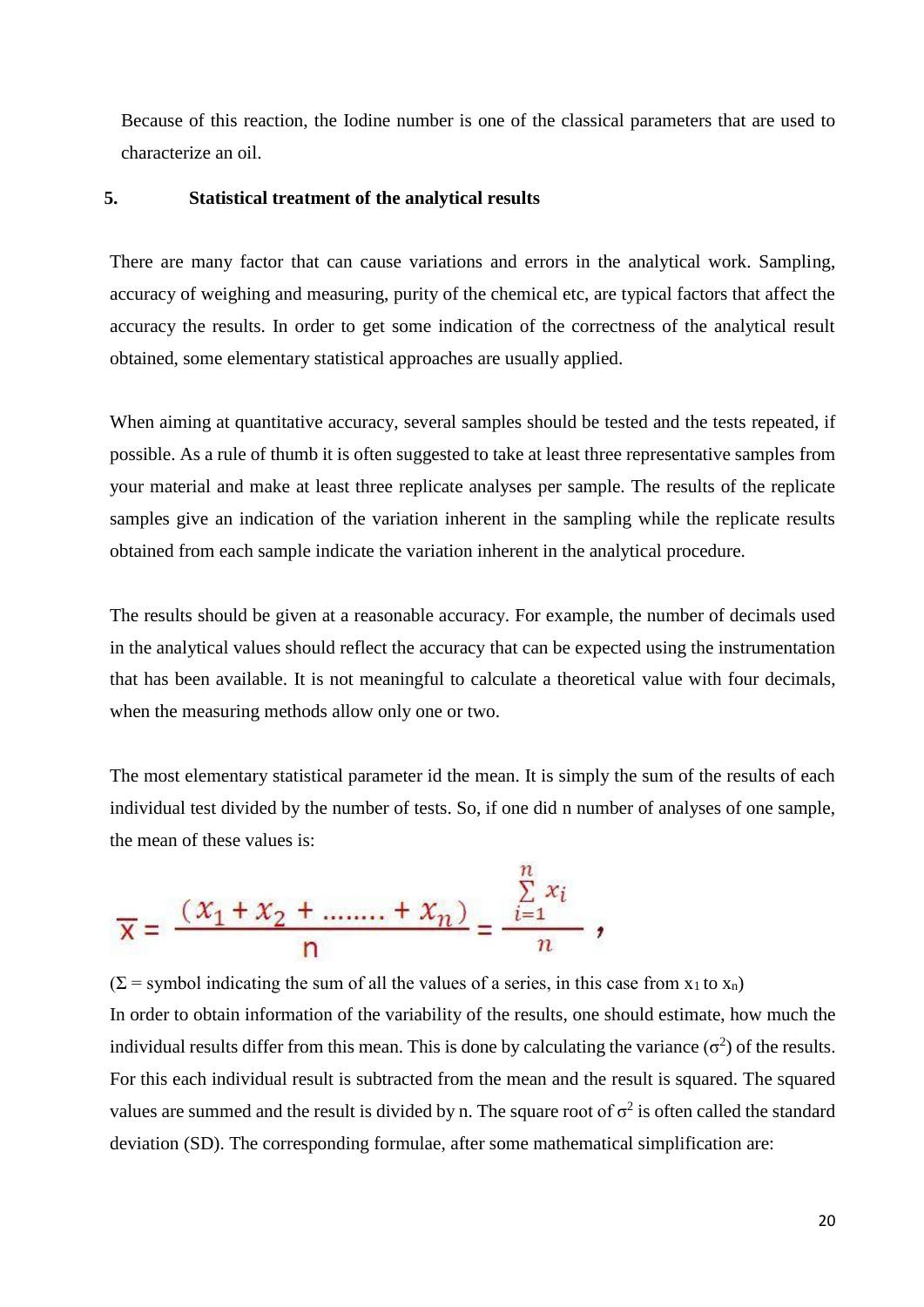

 $\Sigma x^2$  = the sum of the squares of all the values of x;  $(\Sigma x)^2$  = the square of the sum of all the values of x,  $N = n$ 

For example, if a sample was titrated five times, and the amounts of acid calculated were the following: 0.10 M, 0.11 M, 0.09M, 0.12 M and 0.10 M, the mean is 0,104. The variance would have been:  $(0.0419 - 0.000216)/5 = 0.0079$ , and the SD = 0.089. By using reasonable decimals, one could express the result as mean  $\pm$  SD, or 0.10  $\pm$  0.09 M, indicating that each individual measurement deviated from the mean on the average by 0.09M. The mean and the SD should both end at the same decimal place.

In the formulae applied above are somewhat simplified, and assume that we have actually all the analytical data at our disposal. If there would have been only this sample in the world and there would have been material for just five titrations, and our results thus represent the whole population of all the possible titrations of that sample, then we would have been justified in this assumption. However, in the real life, although you take samples from five fish they do not normally represent the only five specimen of that particular fish species in the world, but these five fishes represent a sample of the whole population of millions of this fish species. In this case it is more prudent to speak of sample variance  $(S^2)$  and sample standard deviation  $(S)$ . These are calculated using values (n-1) (four, instead of five, in our example) instead of n in the denominators of the equations as shown below: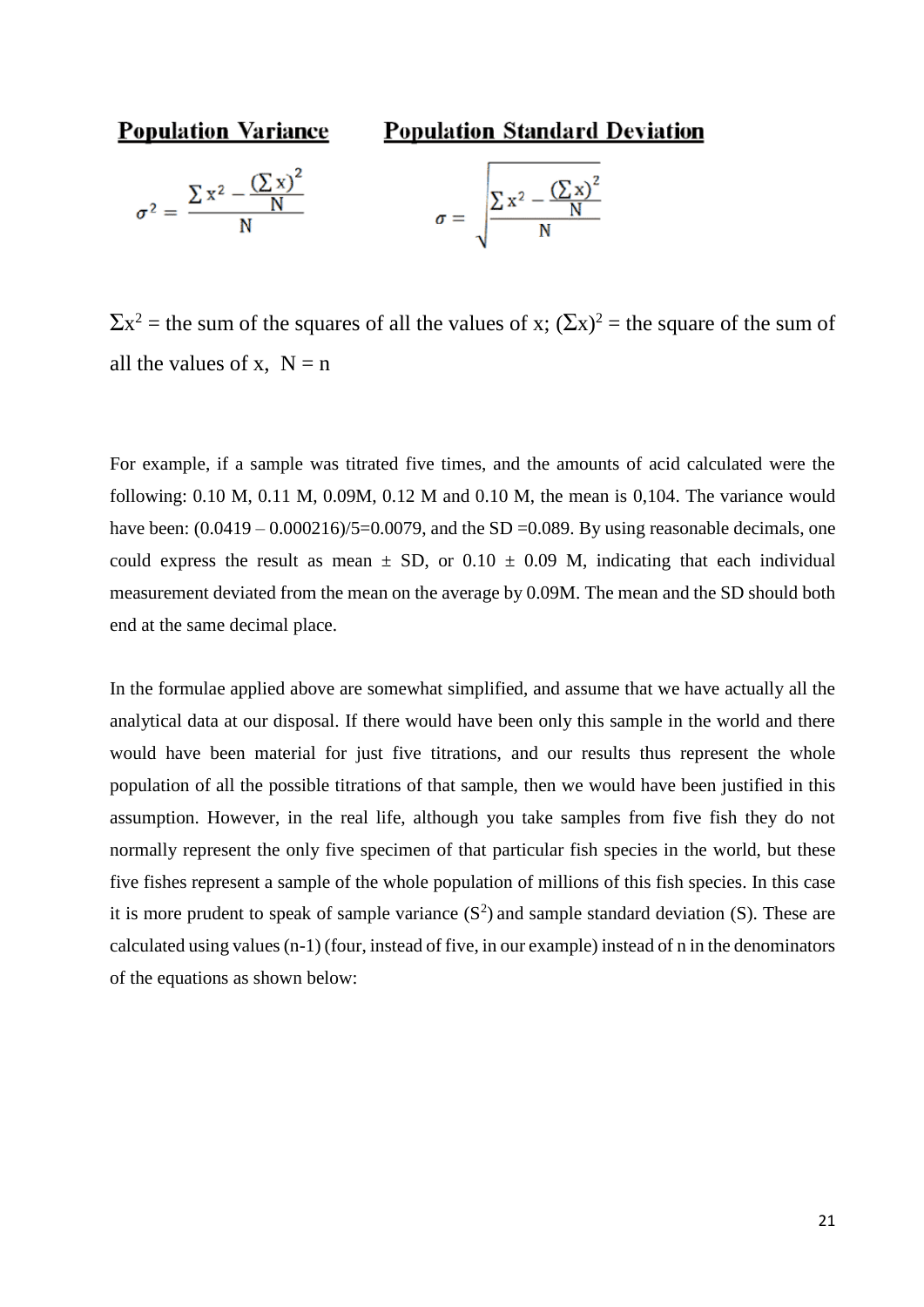# **Sample Variance**

# **Sample Standard Deviation**

$$
s^{2} = \frac{\sum x^{2} - \frac{(\sum x)^{2}}{n}}{n-1} \qquad s = \sqrt{\frac{\sum x^{2} - \frac{(\sum x)^{2}}{n}}{n-1}}
$$

The n -1 value is called "degrees of freedom", and they represent the number of independent data points in our calculations. If we, namely calculate the mean, we can always calculate the n<sup>th</sup> value after knowing the mean value and the n-1 values.

The calculation of  $S^2$  and S is nowadays programmed in most function calculators and can easily be performed by programs like excel.

The standard deviation is one of the parameters of the Gaussian curve (figure 8). Gaussian curve shows the distribution of values in a typical series of observations, the majority grouping in the middle of the bell-shaped curve.



From the curve it can be seen that appr. 70 % of the data points should be within  $\pm \sigma$  of the mean value ( $\mu$ ), and more than 99% of the data points within  $\pm 3\sigma$  from the value of  $\mu$ .